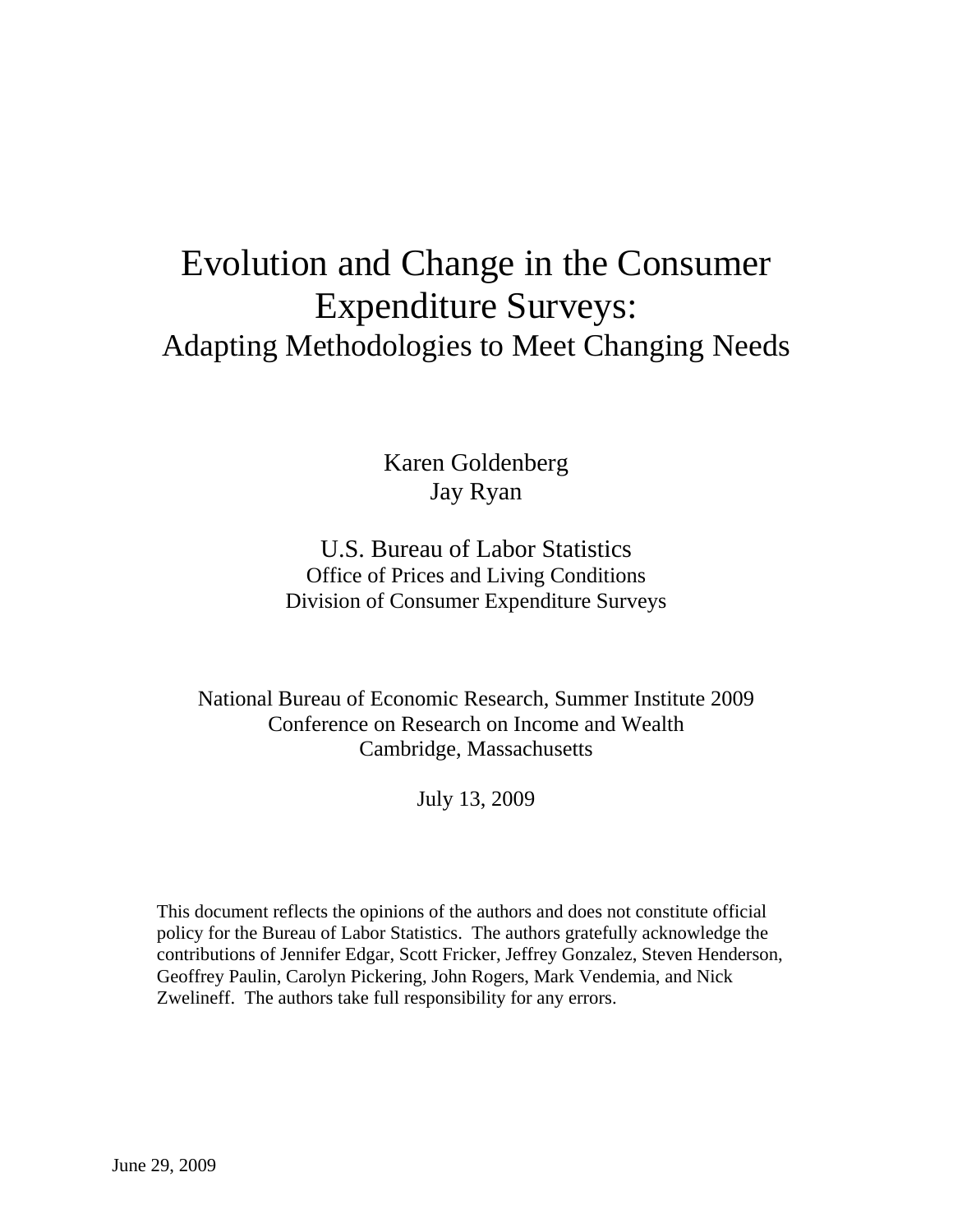# **Table of Contents**

| 1 <sup>1</sup>                                          |  |  |
|---------------------------------------------------------|--|--|
| 1.1                                                     |  |  |
| 1.2                                                     |  |  |
| 1.3                                                     |  |  |
| 2.                                                      |  |  |
| 2.1                                                     |  |  |
| 2.2                                                     |  |  |
| 2.3                                                     |  |  |
| 2.4                                                     |  |  |
| 2.5                                                     |  |  |
|                                                         |  |  |
| 3.1                                                     |  |  |
| 3.2                                                     |  |  |
|                                                         |  |  |
| 4.1                                                     |  |  |
| 4.2                                                     |  |  |
| 4.3                                                     |  |  |
| 4.4                                                     |  |  |
| 4.5                                                     |  |  |
| 4.6                                                     |  |  |
| 5.                                                      |  |  |
| 6.                                                      |  |  |
| Appendix A: Major Revisions to the CE Interview Survey, |  |  |
|                                                         |  |  |
|                                                         |  |  |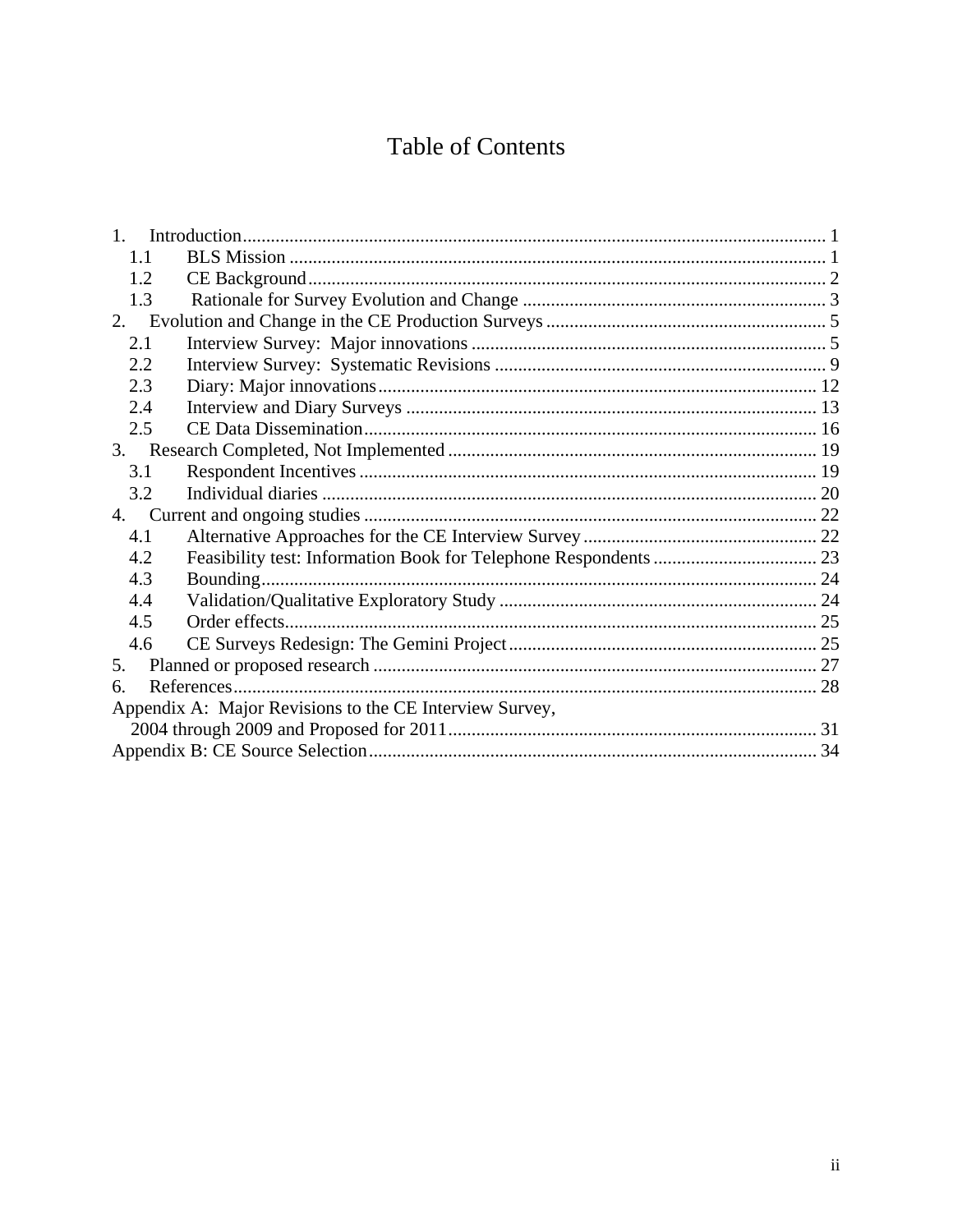Evolution and Change in the Consumer Expenditure Surveys: Adapting Methodologies to Meet Changing Needs Karen Goldenberg and Jay Ryan

# **1. Introduction**

On July 22-23, 2002, the National Bureau of Economic Research-Conference on Research on Income and Wealth (NBER-CRIW) sponsored a Consumer Expenditure Survey (CE) Research Conference (http://www.nber.org/~confer/2002/si2002/cexprg.html ). This paper highlights some of the work accomplished by the CE program in the seven years since that conference, and discusses the CE program's plans for future survey redesign and improvement. Although the basic *design* of the survey has been in place for nearly 30 years, both the content and the methods governing survey operation—data collection, data editing and processing, estimation, and analysis—have changed considerably in the intervening years. The changes are not necessarily obvious, and in many cases have been constrained by the need to maintain continuity and consistency for the Consumer Price Index (CPI). The paper will address:

- Section 2. Questionnaire and methodology changes implemented into the ongoing production surveys that resulted from internal research. These changes include systematic updates to the surveys every two years, and have been motivated by issues of falling response rates, response burden, measurement error, and new data collection technologies.
- Section 3. The CE research that has not been implemented in production or tested in a field environment, either due to a lack of resources or because the results did not meet expectations
- Section 4. Current and on-going studies
- Section 5. Future research directions, planning for and leading to a redesign of the CE surveys

#### 1.1 Bureau of Labor Statistics (BLS) Mission

The BLS Mission Statement states that, "BLS data must satisfy a number of criteria, including relevance to current social and economic issues, timeliness in reflecting today's rapidly changing economic conditions, accuracy and consistently high statistical quality, and impartiality in both subject matter and presentation." (http://www.psb.bls.gov/whatisbls/strategic/mission.php ) The CE program supports this mission in its research and development projects. In particular the CE program maintains the relevance of the surveys through research projects and regular biennial updates to the Interview Survey questionnaire, and improves data quality through methodological and data collection revisions. A staff of economists, survey methodologists, and statisticians work together to identify and propose solutions for problems of measurement error, to develop new approaches to maintaining response rates and other data collection issues, to streamline data processing procedures, and to investigate and implement more efficient estimation methods.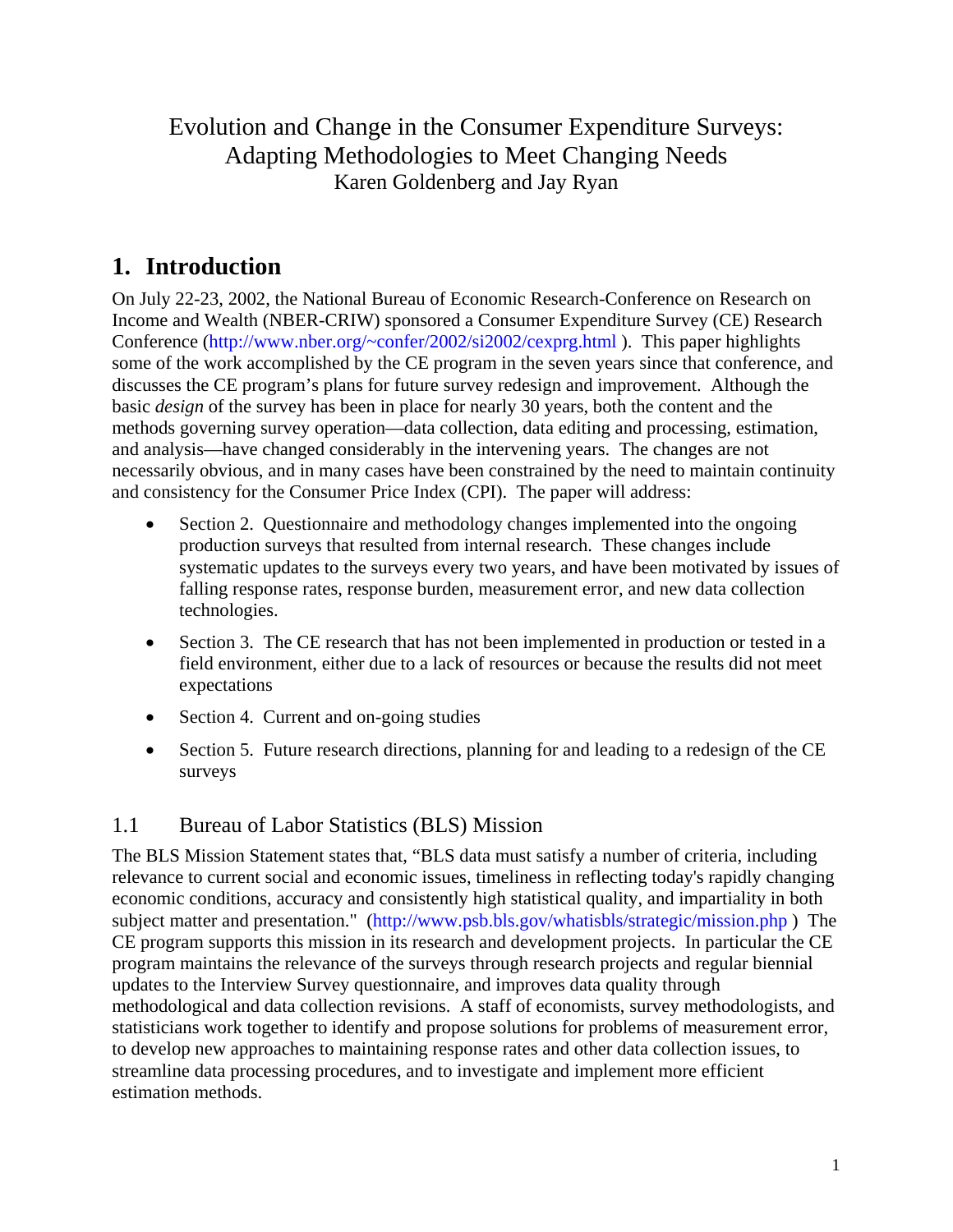The CE measures spending by consumers for the total United States noninstitutional population. The principal mission of the survey is the biennial update of the relative weights of goods and services for the CPI, the primary measure of inflation, and one of the most important economic measures of the U.S. economy. Because the expenditure estimates are a critical input into the CPI, it is vital to have accurate information on consumer spending habits. In addition to expenditure data, the CE collects information on the amount and sources of family income, housing characteristics, and detailed demographic information, making it a unique data source for policy analysis and research.

#### 1.2 CE Background

The CE program consists of two independent surveys, the Diary and the Interview Survey. The samples for the surveys are updated every ten years based on the most recent Decennial Census, along with additions for new construction. The unit of measure is a consumer unit (CU), which consists of all members of a household who are related or who share expenditure decisions. The data are collected by the Census Bureau for BLS.

In the Diary Survey, respondents complete two one-week expenditure diaries that capture all expenditures for everyone in the CU. The diaries span two consecutive weeks. The Diary Survey is designed primarily to collect expenditure data on small or frequently purchased items such as food, meals away from home, apparel, and personal care items. Interviewers visit the selected sample units to collect demographic and income information, leave the diary, and ask the diary-keeper to record expenditures daily. The Diary Survey is based on a sample of about 7,000 CUs per year.

The goal of the Interview Survey is to capture expenditures for larger and less frequently purchased items, and regular payments, such as rent or utilities, that occur monthly. The Interview Survey is a quarterly survey with a rotating panel design. Each CU is interviewed five times over the course of 13 months. In the first interview, the interviewer collects demographic data for all CU members and establishes an inventory of items such as housing, vehicles, and insurance policies, which are updated in subsequent interviews. The expenditure data collected in the first interview are used for "bounding" purposes only, ensuring that reported expenditures are not duplicated in interview two. In interviews two through five the interviewer collects data on all expenditures for the previous three month period, and updates demographic and inventory data. Income and assets data are collected in interviews two and five only. The Census Bureau completes approximately 35,000 CE interviews per year.

While there is some overlap in spending categories covered in the two surveys, some items, such as personal care items, are not captured in the Interview Survey while others, such as food expenditures, are captured only at a global level in the Interview Survey.

The revision of the CPI remains the primary reason for undertaking the CE. However, CE data are used by a wide variety of researchers, policy analysts, and government agencies who are interested in studying the economic well-being of American families. One importance of the CE to external users is that it allows data users to relate the expenditures and income of consumers to the characteristics of those consumers. The CE data are used by government agencies,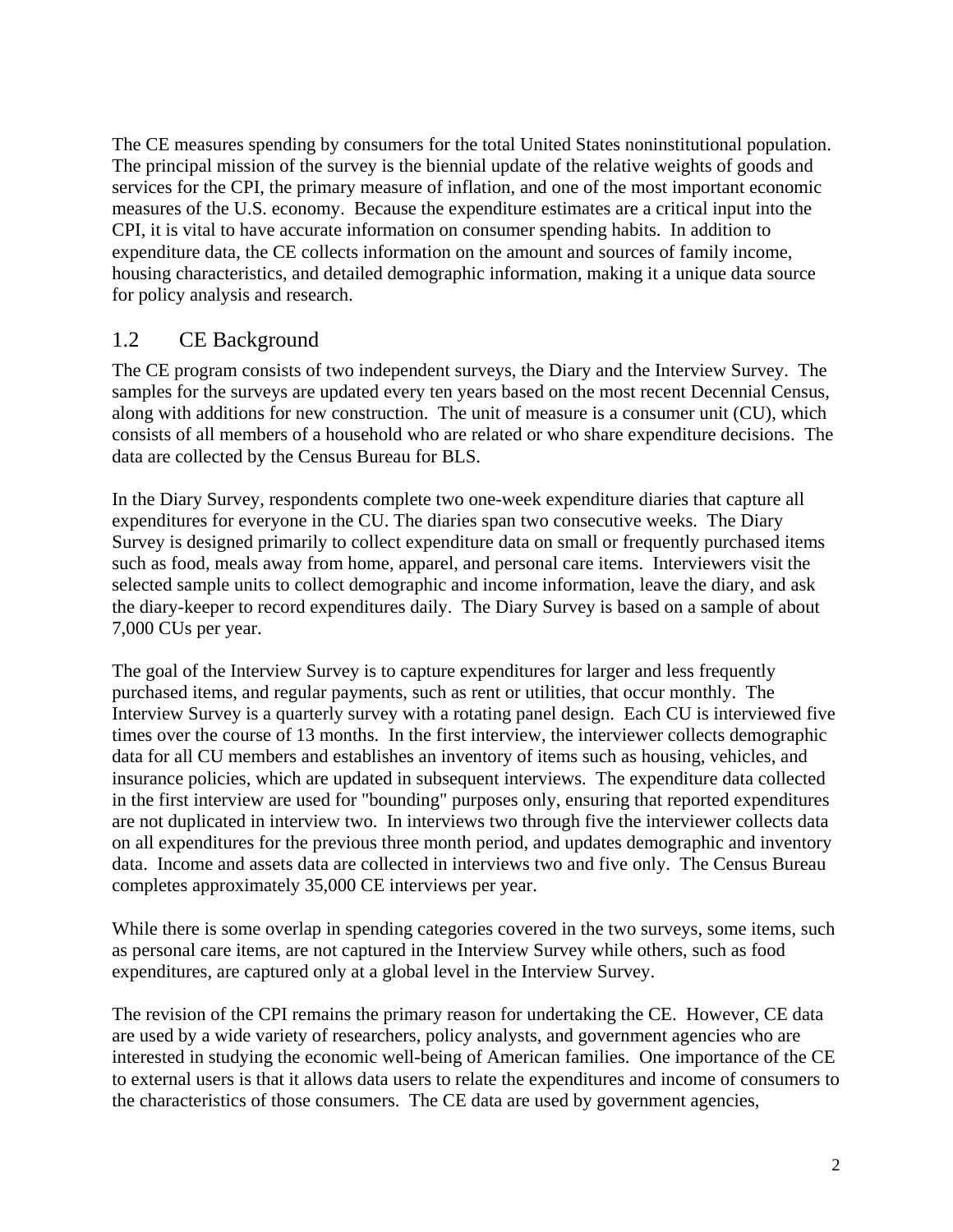researchers, and economic policymakers interested in the effects of tax or other policy changes on levels of well-being among diverse socioeconomic groups. Econometricians use the CE data to construct economic models, for example, to estimate structural models of optimal life-cycle consumption expenditures, to test whether people spend based on their current income or on what they expect to earn over a longer period of time, or to investigate the distributional effect of consumption taxes. Market researchers find CE data valuable in analyzing the demand for groups of goods and services. U.S. Government agencies that draw on CE data include:

- Bureau of Economic Analysis (BEA) uses the survey data to compute implicit rents for homeowners in the Personal Consumption Expenditures; as a source of information for revising its benchmark estimates of nursery schools and day care; and in calculating the Group Health Insurance component of Employer Contributions for Employee Pension and Insurance Funds in the expenditure and income components of the National Accounts.
- U.S. Department of Defense uses CE data to calculate the spendable income table and the continental United States Cost of Living Allowances (COLA). The COLA compensates for a portion of excess costs for non-housing expenses incurred in areas that exceed costs in an average U.S. military location by more than 8 percent.
- Internal Revenue Service (IRS) uses special tabulations produced by the CE on the purchase of taxable items to calculate the standard state and local general sales tax deductions (published yearly in the IRS 1040 Instructions),
- U.S. Census Bureau uses CE data to produce annual Alternative Poverty Estimates in the United States, as recommended by the National Academy of Sciences. The New York City government also produces alternate poverty estimate using CE data, and uses these measures in guiding a set of anti-poverty initiatives.
- Office of Personnel Management (OPM) uses a special CE Income table prepared annually. OPM uses the data as weights in calculating the COLA to white-collar civilian Federal employees in Alaska, Hawaii, Guam and the Northern Mariana Islands, Puerto Rico, and the U.S. Virgin Islands.

#### 1.3 Rationale for Survey Evolution and Change

The CE Survey was designed in the late 1970s as a paper and pencil survey collected in person. The overall design and structure of the questionnaire have remained essentially the same for the last 30 years, although both the survey content and the methods of data collection have changed. Since the survey was first designed, the technology for conducting surveys, knowledge about survey methods, and the overall social environment, data collection environment, and consumer environment have changed significantly. New challenges in the social environment include an increase in the number of single person households and the number of single-parent families, $<sup>1</sup>$  a</sup> general perception that people feel rushed and lack free time, $<sup>2</sup>$  and an increasing likelihood that</sup>

 $1$  The number of single person households rose from 22.7 percent in 1980 to 27.5 percent in 2008, and the number of singleparent families increased from 21.5 percent to 32.6 percent of families in that same time period (U.S. Census Bureau, 1993; 2008).

 $2$  Respondents to a Pew Research Center survey report that having free time is a top priority in their lives, but those who value it the most are the demographic groups least likely to have it—the employed, the middle aged, and mothers of young children. Other surveys document a growing perception of feeling rushed, a perception that parallels the grown of two-earner couples and employed mothers (Taylor et al., 2008).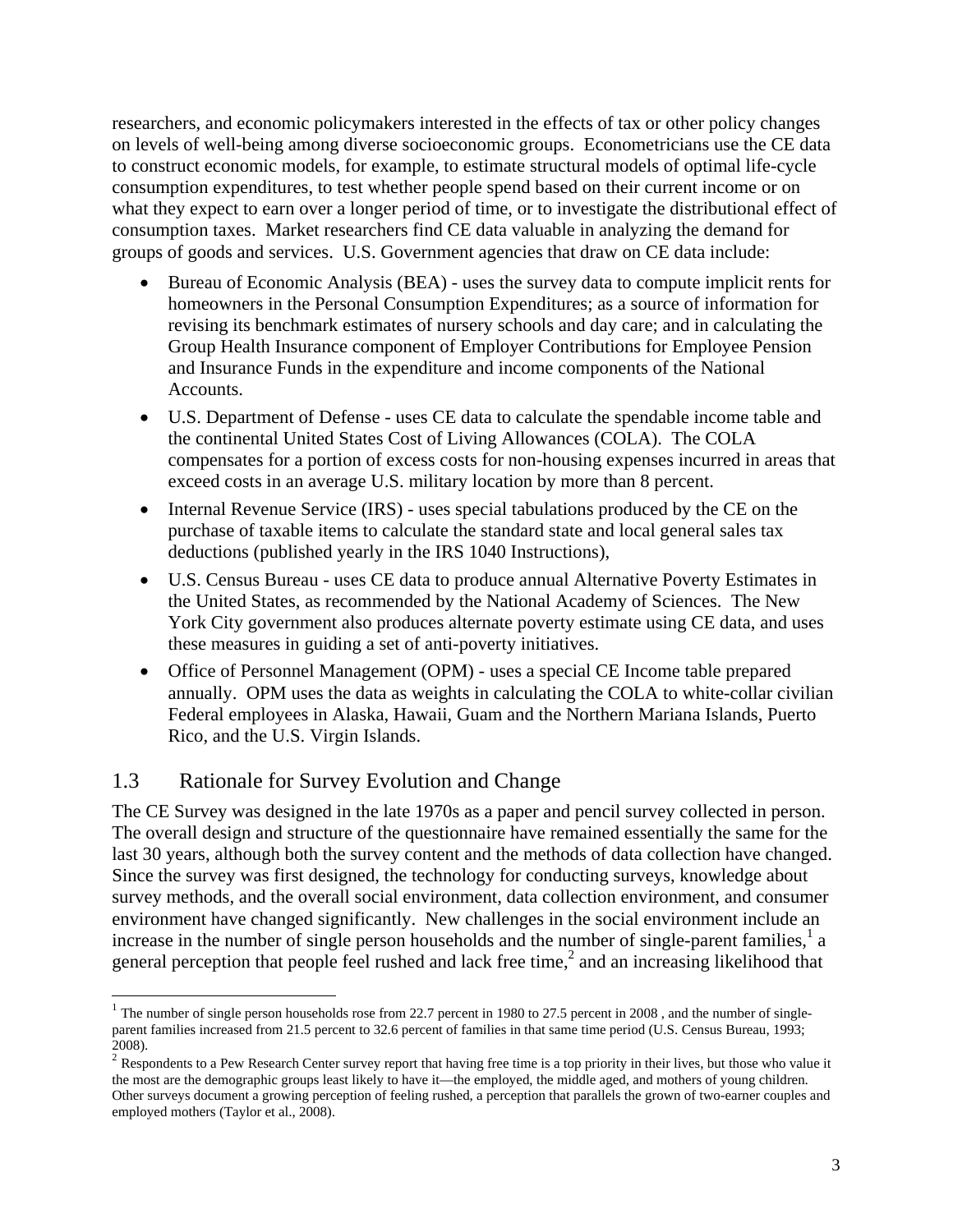the occupants of a sample unit will speak a language other than English. New challenges in the data collection area include a dramatic increase in the number of competing surveys of all types; less willingness on the part of households to share information/more privacy concerns; more public awareness of threats to privacy and confidentiality (with regular leaks), leading to an increase in the need for securing data; safeguarding respondent confidentiality; and escalating fuel costs, leading to and the increasing cost of visiting households in person. New challenges in the consumer environment include the expansion of on-line shopping, automatic bill paying, and the growth of large general merchandise stores, all of which lead to difficulties in respondent recall and reporting. As a result of these developments, response rates have decreased; underreporting has increased; and survey collection costs have increased.

One thing that has not changed is that the Interview Survey and the Diary Survey present burdensome and difficult tasks, both for respondents and for interviewers. Pressure to reduce burden competes with regular demands for new data. The use of new technology such as the Internet, electronic scanners, electronic data sets, and improved survey methodology is essential for the CE to respond to these issues in the data collection and consumer environments. To the extent possible, the CE program has conducted and will continue to conduct research to ease these burdens, but has been hampered to some extent by limited resources. The CE is a small program. It represents approximately 14 percent of the staff of the Office of Prices and Living Conditions (OPLC), or 10 percent of program-supported Federal and contractor OPLC staff when survey processing personnel are included. (For comparison purposes, the CPI figures are 32 and 39 percent, respectively. All percentages exclude the Field Economists responsible for repricing items in the CPI market basket.)

A continuing challenge to CE, to BLS, and to all Federal programs is that the Congress frequently adjourns a session without passing a budget for the next fiscal year. When agencies operate under a Continuing Resolution (CR), spending under the CR is limited to the level from the prior year's budget. In fiscal year 2008 BLS was funded \$30 million below the request in the President's Budget, a level that reverberated into the CR for the first half of fiscal 2009. Within BLS, spending under the CR has been limited to activities directly associated with conducting production surveys. These restrictions have placed further challenges on planning for and conducting new initiatives to respond to the challenges noted above.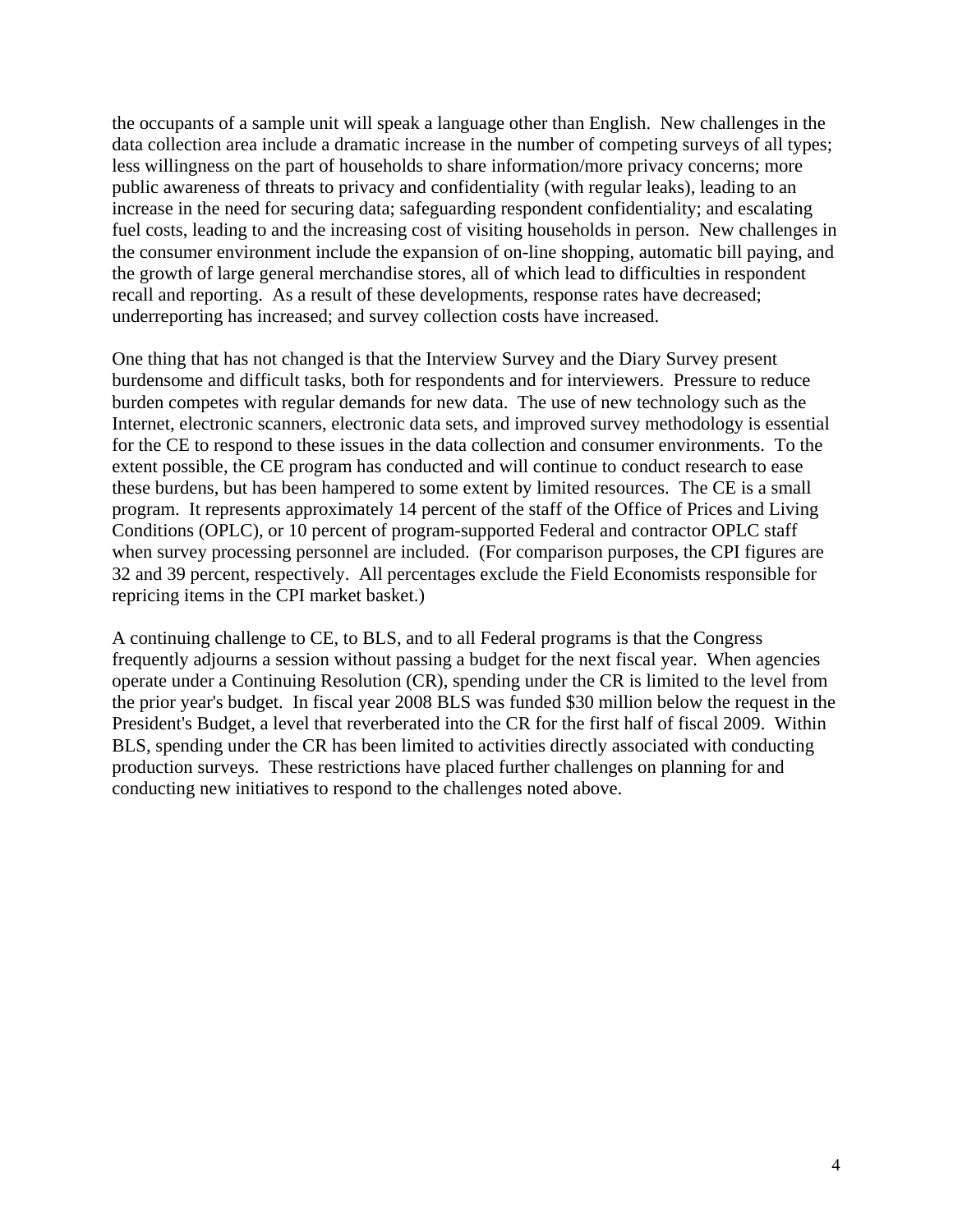# **2. Evolution and Change in the CE Production Surveys**

This section presents major changes that have been introduced into the production surveys in the years since the 2002 NBER Conference. Many of the changes are not visible to users of aggregate level variables, as they occur in detail level questions, sometimes with but often without creation of new expenditure category codes for analysis. The changes include efforts to reduce response burden by designing data collection instruments that are easier for respondents to complete, and by phrasing questions so they are easier to understand and more accurately convey the intent of the question. Changes also address survey response through new field procedures and training materials.

### 2.1 Interview Survey: Major innovations

#### 2.1.1 Automating the Interview Survey Instrument: Conversion to CAPI

In April 2003 the Interview Survey moved from a paper and pencil data collection form to a computer-assisted personal interview (CAPI) data collection instrument.<sup>3</sup> The CAPI development project was an interagency effort with the Census Bureau that started in the late 1990s. It was the largest survey improvement project ever undertaken by the CE program, and was one of the first major government surveys to use CAPI data collection with the Blaise software. (Blaise provides a graphical user interface, while other software applications were MS-DOS based.) Activities in the conversion process included developing and testing the survey instrument and case management system (all phases from design specifications through functionality and usability testing); developing new data transfer systems; conducting iterative testing of all subsystems at various stages; and training interviewers, many of whom lacked computer skills. The development process culminated with a large scale "dress rehearsal" field test in 2002. The dress rehearsal, which lasted 9 months and involved all 12 Census Regional Offices, was deemed successful and the decision was made to move the production survey to CAPI (Henderson and Swanson, 2003).

CAPI collection began in the production survey in April 2003. All data collected on paper questionnaires in the first quarter of 2003 were converted to electronic form and transitioned to the CAPI instrument at the start of production. That way, all CUs were interviewed by CAPI starting in April even if their earlier interviews had been on paper.

Automated data collection brings with it many advantages over paper and pencil. These include:

- Automating and enforcing complex skip patterns. The interview contains numerous screening questions with detailed follow-up questions or skips to different sections of the questionnaire. CAPI automatically sends the instrument to the correct place, and ensures that the interviewer does not miss any sections. Under paper collection, questions or even entire sections of the questionnaire were sometimes overlooked, requiring post-collection clerical review.
- Interviews are shorter. The instrument automatically computes elapsed time for each interview section, leading to an accurate assessment of the length of the interview. The

 <sup>3</sup> This discussion has been extracted from L. Groves (2003).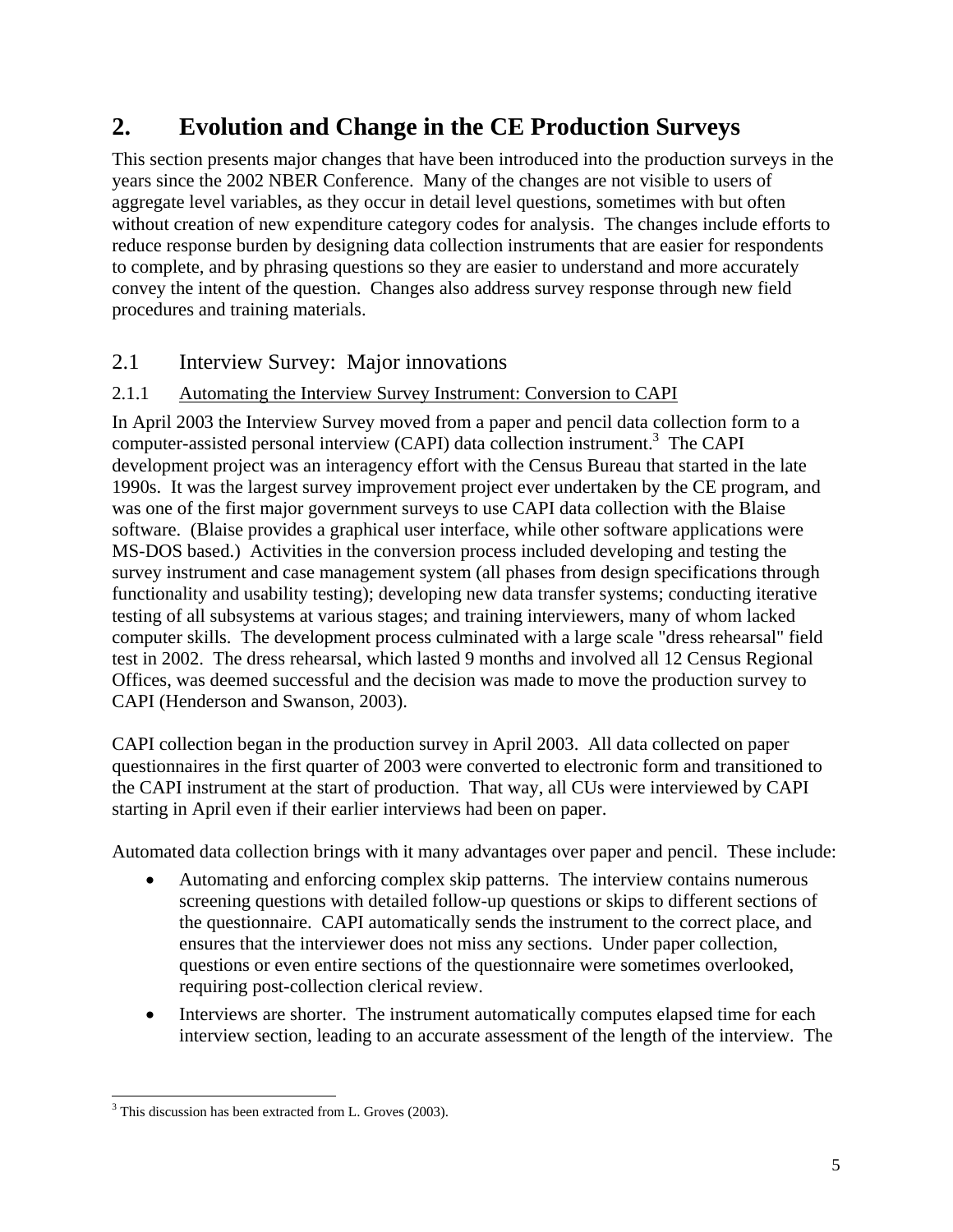average interview in 2009 is 65 minutes. Estimates for the paper form were approximately 90 minutes, although exact data were not available.

- The instrument includes built-in range checks on reported dollar amounts. Interviewers must confirm or correct extremely low or extremely high values, and are encouraged to add a note to any field to explain any unusual expenses. This information helps CE staff during the review process.
- The instrument identifies and allows the user to delete duplicate expenditures that are reported in both the current and previous interviews in those instances where the recall periods overlap.
- The instrument collects "paradata," i.e., data about survey operations, such as the length of time each section takes or the number of contact attempts required before resolving a case (see section 2.4.2).
- CAPI eliminates the need for clerical transcription of data for use in the next interview, as well as all clerical keying and coding operations. As a result, data are cleaner and available to BLS earlier than had been true with paper forms.
- The CAPI instrument contains several interviewer assistance resources, including online help screens with examples of the type of expenditures for each item, Frequently Asked Question (FAQ) screens to help the interviewer address respondent questions and concerns, and an online searchable product database which allows the interviewer to enter an item description and determine where that item should be reported.
- CAPI provides survey managers more timely data on the status of cases. Field supervisors can obtain reports for monitoring interviewer performance based on paradata about how the survey was conducted.
- The Blaise software captures individual key strokes made during the interview, and CE economists can use this information during data review. This "audit trail" data can alert reviewers to problems with data collection in a specific case and may also provide them with more general insights into usability or problems navigating the CAPI instrument.

In principle, another benefit of CAPI is to permit faster changes to the collection instrument, making it easier for the survey to stay relevant to the changing economy. The CE was able to add questions to the Interview Survey about Medicare prescription drug expenses in time for the start of this program in 2006, and modified the instrument in 2008 to collect data on economic stimulus tax rebate payments. However, modifying the CAPI instrument is not as fast or as easy as developers had anticipated. All changes require extensive testing to ensure that the instrument captures the intended data, and this testing involves a significant amount of time and staff resources.

Overall, the conversion to CAPI has been very beneficial for the program—in terms of data quality, survey operations, timeliness, and the additional data now available about the interview process. If there is a disadvantage, it is that staff have become less knowledgeable about the content of the questionnaire. The lack of a physical paper form makes it more difficult for new employees to learn the many sections, questions, and skip patterns of the questionnaire. Another, less significant, drawback is that it is more difficult to identify certain types of calculation errors that were obvious on the paper forms.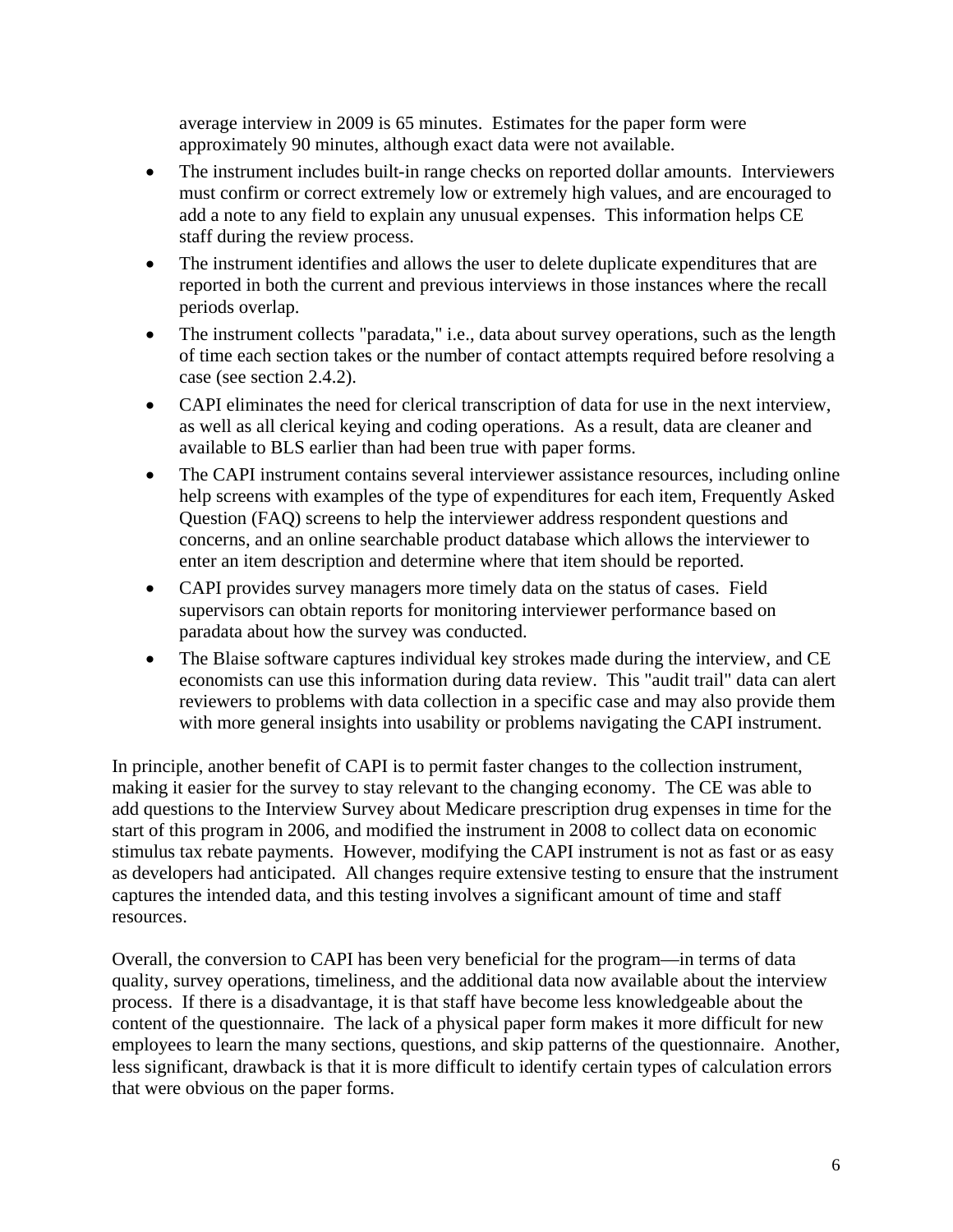#### 2.1.2 Redesigned Information Book for Respondents

The CE Information Book is a spiral-bound book with lists of relevant items for most of the Interview Survey sections. Interviewers show it to respondents to provide "cues," as cues are more effective than "unaided recall" in retrieving information from memory (Bradburn and Sudman, 1991; Tourangeau, Rips, and Rasinski, 2000). The CAPI instrument and the Information Book have been designed to work together, with the relevant page numbers for a section appearing on each screen in the CAPI instrument. Interviewers are trained to preface their questions with "Looking at pages X to Y of the Information Book," and ask respondents to look over the examples for a section. Research by CE staff supports the theoretical premise; it demonstrates that when respondents actually look at the Information Book (Edgar, 2006), they are more likely to report items that they purchased, and to report them in the correct interview category (as defined by CPI).

While the CE program recognized the importance of the Information Book, interviewers reported that it was difficult to get respondents to pay attention to it. Generally, interviewers receive one copy, which they carry with them to each interview. Interviewers complained that the book wasn't attractive, and that the paper ripped and tore away from the spiral binding, making it even less interesting to respondents. In 2007, the CE program revised the book to make it more visually appealing and relevant. It is now printed in color, on laminated pages that are much less likely to wear out, with spiral bindings that lie flat and allow for easy page turning. The photographs on the front demonstrate a broad range of expenditures, and the book incorporates plenty of "white space" around the text to make it easier for respondents to scan and recognize purchases.

#### 2.1.3 New Field Procedures for Telephone Interviewing

As noted above, the Interview Survey was designed for personal visit collection, with no provision for interviewing by telephone. However, CE management was aware that some telephone interviewing was taking place. The move to CAPI collection gave the program the ability to monitor collection mode for the first time. Mode of data collection is one of four main sources of measurement error—along with the data collection instrument, the respondent, and the interviewer (Groves, 1989). As defined by Groves, measurement error is the difference between the true value for a measure and the value obtained by the survey. Measurement error due to mode is the difference between the report that would be obtained in person and the one obtained over the telephone. In theory, since the survey was designed to be conducted in personal visit face-to-face interviews only, measurement error from mode (or "mode effects") should not be an issue.

Initial research on mode showed that a surprising 40 percent of interviews were conducted by telephone (McGrath, 2005), and that there were systematic differences by mode. Telephone use varied widely by Regional Office, and some interviewers completed very large proportions of their cases by phone. In addition, respondents differed by collection mode. Telephone respondents had higher incomes than face-to-face respondents, but they were less likely to provide complete income data. While telephone respondents reported almost the same level of expenditures as personal-visit respondents, they did so in interviews that were roughly 25 percent shorter. Since longer interviews are viewed as "better" for reporting expenditures, there was concern that phone respondents were underreporting their purchases. In addition, telephone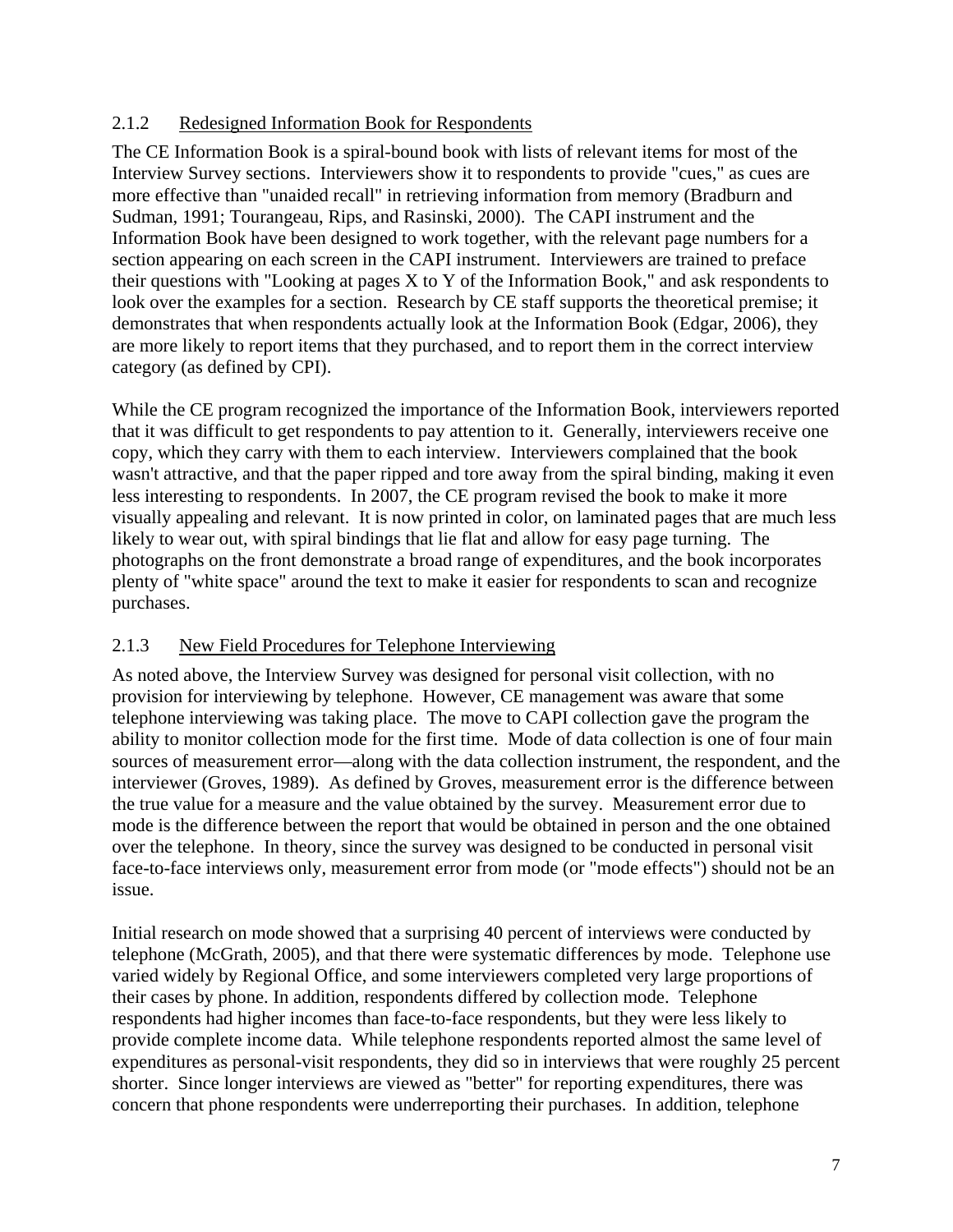respondents' answers were much more likely to need data adjustment in the form of imputation (because no costs were reported) or allocation (because the respondent provided one cost that covered several purchased items).

Safir and Goldenberg (2008) subsequently explored the mode effect and circumstances surrounding use of the telephone for CE interviewing in considerable depth. Their data showed telephone interviewing at 36 percent, based on four years of CAPI data rather than McGrath's one year. In looking for explanations, they discovered that the Interviewer's Manual had relatively little to say about telephone interviewing. However, the percentage of telephone interviews suggests that interviewers were using the phone for more than a "last resort." On the other hand, the question measuring use of the telephone was somewhat ambiguous, asking, "How did you collect most of the data for this case?" It wasn't clear if "case" meant "this interview" or "all visits to this household," and "most of the data" is open to a variety of nterpretations.4

In response to these findings, CE staff took two actions. First, they developed a set of procedures that specify *when* telephone interviewing is allowed, introducing a requirement for supervisory approval for any deviations from the guidelines. These procedures emphasize the fact that CE is supposed to be a personal visit survey, and require interviewers to make every effort to conduct at least the first interview in person. The guidelines also include instructions on *how* to conduct an interview by telephone, because the proliferation of cell phones means that interviewers must be sensitive to the fact that a respondent may not be at a convenient or appropriate place at the time an interviewer calls. The CE staff anticipate that the new guidelines—to go into effect in August, 2009—will standardize the use of telephone interviewing across interviewers, supervisors, and Regional Offices.

Second, CE staff developed a new series of paradata items in the CAPI instrument to better measure the use of telephone interviewing. These questions were introduced with the April 2009 interview. They differentiate between complete and partial use of the telephone and ask interviewers to identify the sections that were collected entirely by phone.

#### 2.1.4 Nonresponse Bias Study

In 2006, the Office of Management and Budget (OMB) issued a directive for any household survey with a response rate below 80 percent, which includes the Interview Survey. The directive requires an analysis of nonresponse to determine if the data are missing completely at random (MCAR), and another analysis to estimate the amount of nonresponse bias in the survey's estimates. The CE staff responded to the OMB directive by conducting four different studies, each of which took a different approach to looking at nonresponse bias. The four studies are:

A comparison of response rates between subgroups of the survey's sample;

 $\overline{a}$ 4 Safir and Goldenberg (2008) looked at detailed expenditure data, while McGrath (2005) focused on summary-level variables. While the McGrath research suggested that the telephone was the main reason for differences in expenditures, Safir and Goldenberg (2008) demonstrated that most important difference was due to behaviors that are facilitated by an in-person interview, especially the use of records and the Information Book. When these were controlled, the differences between telephone and face-to-face interviews largely disappeared.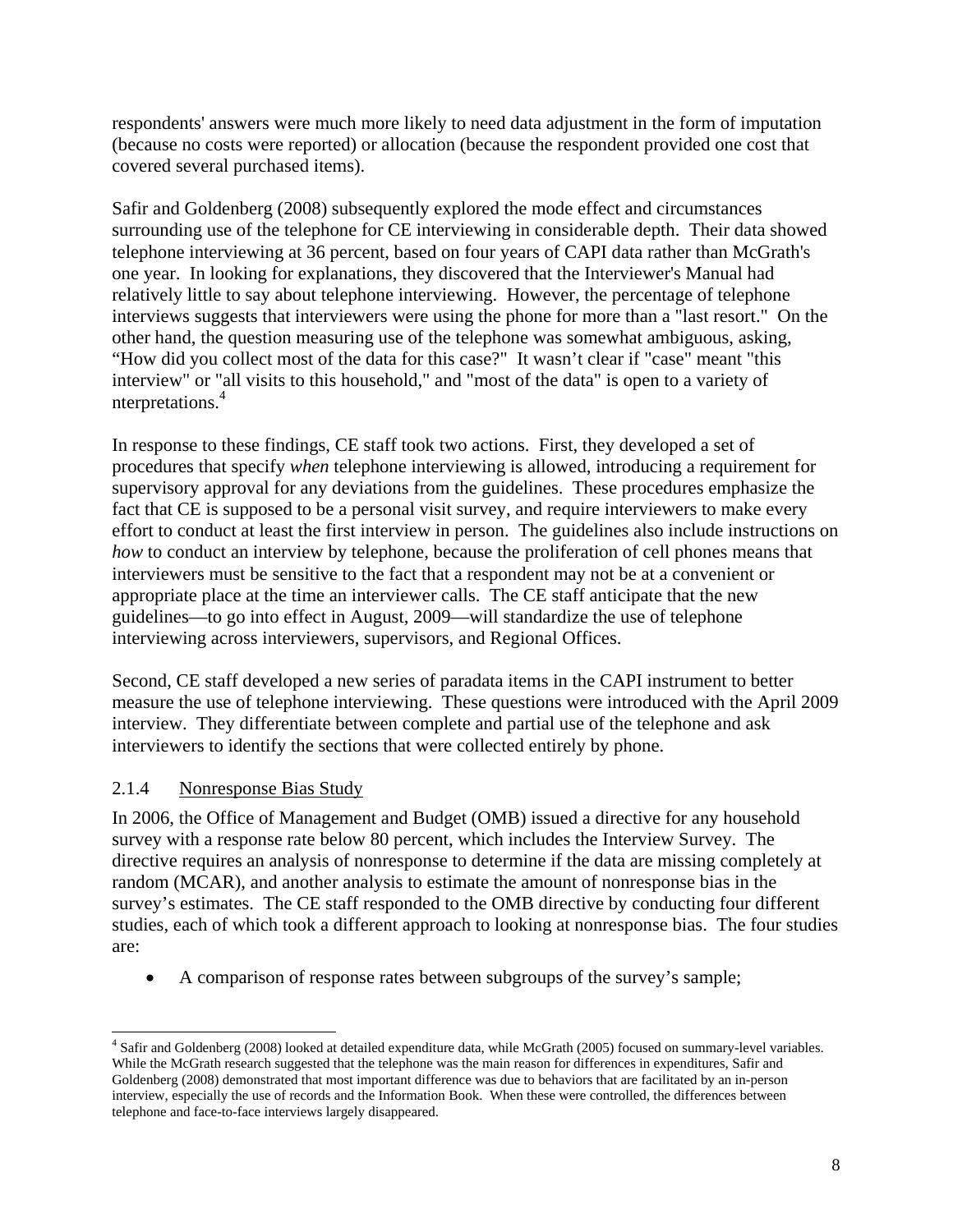- A comparison of respondent demographic characteristics to those of the American Community Survey (ACS);
- An analysis of nonresponse bias using 'harder-to-contact' respondents as proxies for nonrespondents; and
- An analysis of nonresponse bias using intermittent respondents and attritors (survey dropouts) as proxies for nonrespondents.

The four studies were designed to answer three questions: (1) Are the data in the Interview Survey MCAR? (2) What are the demographic characteristics of the nonrespondents? and (3) What is the level of nonresponse bias in the Interview Survey?

All four studies addressed the MCAR question, and concluded that the data in the Interview Survey are not MCAR. Characteristics of nonrespondents were examined using frame variables, ACS data, and proxy nonrespondents. Collectively, these studies showed that blacks are underrepresented among the respondents, and those over 55 years old are overrepresented.

Estimates of nonresponse bias could only be calculated in two of the four studies. These studies identified subgroups of the survey's sample that were thought to exhibit the same behavior and characteristics as nonrespondents, and then treated them as 'proxies' for nonrespondents. Using the mean expenditure estimates from the survey's respondents and these proxy nonrespondents, nonresponse bias was computed for total expenditures as well as thirteen expenditure subcategories, ranging from regular monthly expenses such as housing payments to infrequent and highly variable expenses such as those for education. Neither study showed evidence of nonresponse bias for total expenditures. For the thirteen subcategories, there was little meaningful or consistent bias found across the studies. As a result, the Interview Survey seems to provide a counterexample to the commonly held belief that if a survey's missing data are not MCAR then its estimates are subject to nonresponse bias. The study concluded that nonresponse bias does not appear to be a significant issue for the Interview Survey.

#### 2.2 Interview Survey: Systematic Revisions

The CE program updates and revises the Interview Survey every two years, in conjunction with the CPI market basket revision. The revision process begins shortly after the last set of biennial revisions goes into production, and is the mechanism by which the survey stays abreast of changes in the consumer environment. Research into potential changes includes:

- A review of new or emerging products and services that are not currently collected
- Identification of changes in the ways existing products or services are marketed and billed (e.g., bundled utilities)
- A review of selected expenditure categories to determine whether products need their own category codes
- A review of questionnaire content to identify and correct any items that have been identified as problematic or confusing for respondents, or difficult for interviewers to handle within the instrument
- Soliciting input from CPI and other BLS users, Field Staff, and others about needed or desired changes.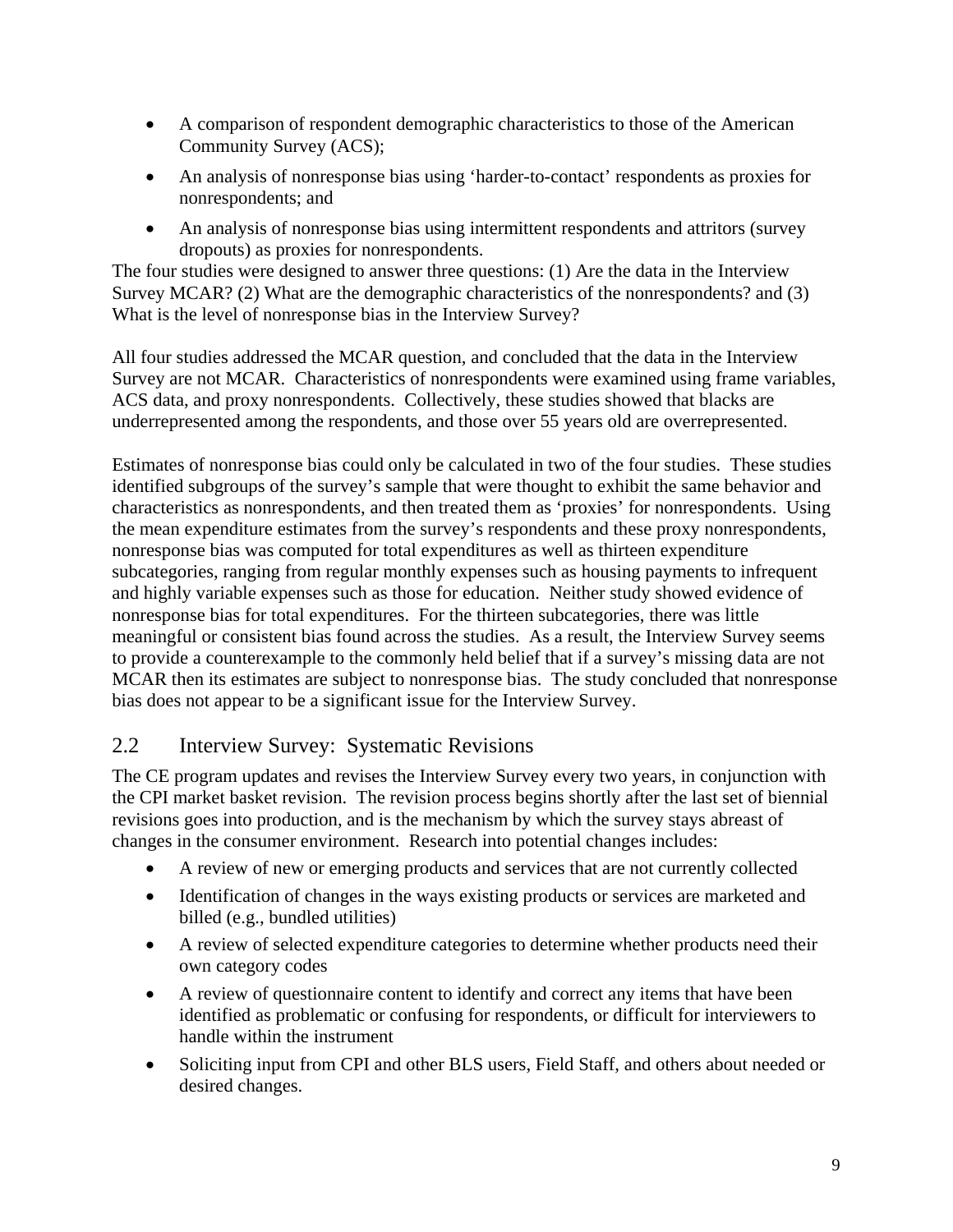CE staff review all proposed changes and determine which of the proposals to implement. Items that require wording changes are generally easier to introduce than proposals that require significant programming and processing modifications, both at Census and at BLS. Once new questions have been proposed, they are tested in the BLS Cognitive Laboratory (Section 2.4.1) to ensure that the revised wording is understood by respondents, and that it captures the specific item(s) intended but not others that are outside the scope of that topic.

The revision process also involves preparation of software specifications, programming, and testing the new questions and the revised instrument. In addition, the field staff develops training materials to introduce the new or changed questions to interviewers, and conducts interviewer training prior to implementation.

CE implemented major revisions in 2005, 2007, and 2009, and more are planned for 2011. In addition to the biennial revisions, CE sometimes introduces special-purpose changes on years between the scheduled revisions. Minor off-year changes such as questions to capture the 2008 economic stimulus payments occur much more quickly than the regular two-year cycle changes. Because of the survey's three-month reference period, all biennial changes are introduced in April of the relevant year, allowing collection of expenditures for a calendar year.

Table 1 contains selected examples of changes implemented since the conversion to CAPI. Appendix A contains the full list of updates.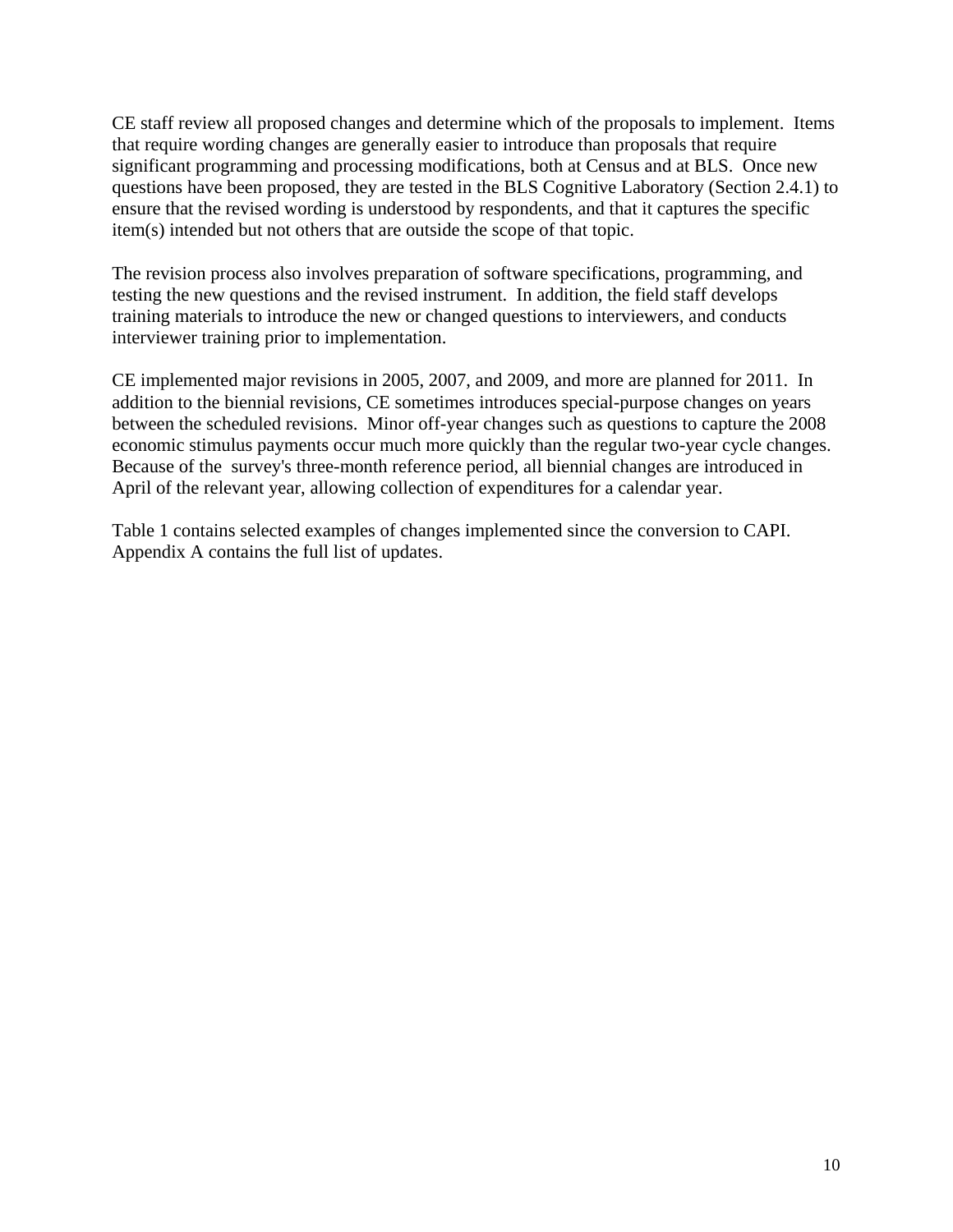| Year Change<br>Implemented                 | Description of Changes                                                                                                                                                                                                                                                                                                                                                                                                                                                                                                                                                                                                                                                                                                                                                                                                             |
|--------------------------------------------|------------------------------------------------------------------------------------------------------------------------------------------------------------------------------------------------------------------------------------------------------------------------------------------------------------------------------------------------------------------------------------------------------------------------------------------------------------------------------------------------------------------------------------------------------------------------------------------------------------------------------------------------------------------------------------------------------------------------------------------------------------------------------------------------------------------------------------|
| 2004                                       | • Deleted the quantity consumed and the unit of measure questions for utilities<br>• Added a separate question for money put into educational savings accounts (e.g., 529 plans)                                                                                                                                                                                                                                                                                                                                                                                                                                                                                                                                                                                                                                                   |
| 2005                                       | • Updated the types of "technology" items and services collected such as television sets, DVD players,<br>personal music player (e.g., Ipods, PDAs), and fees for services that use Global Positioning Service<br>(GPS) (e.g., OnStar)<br>• Streamlined questions for collecting home equity loan payments<br>• Added references to online and automated payments as cues to respondents to help them remember<br>purchases made this way, particularly for services<br>• Created a new section to collect internet services such as downloading audio or video files and online<br>gaming                                                                                                                                                                                                                                         |
| 2006                                       | • Created a new section to collect data on CU member enrollment in the Medicare Prescription Drug<br>plan, Medicare Part D                                                                                                                                                                                                                                                                                                                                                                                                                                                                                                                                                                                                                                                                                                         |
| 2007                                       | • Improved the collection of data on mortgages, including interest only and variable rate mortgages<br>• Started collection of the property value of owned properties every quarter instead of only once<br>• Added a specific code for the collection of Voice Over Internet Protocol (VOIP) services in the<br>telephone section<br>• Redesigned the structures of the telephone and utilities sections to reduce the amount of time to collect<br>the data in these sections and "double reporting" of data from quarter to quarter; also improved the<br>collection of combined services items<br>• Updated collection of video and computer game hardware and software<br>• Added questions about reverse mortgages<br>• Improved question wording throughout the survey                                                      |
| 2008                                       | • Added questions to capture the receipt, amount, and primary use of the 2008 economic stimulus<br>payments                                                                                                                                                                                                                                                                                                                                                                                                                                                                                                                                                                                                                                                                                                                        |
| 2009                                       | • Created a separate item code for "test preparation or tutoring services."<br>• Added questions to capture the receipt and use of the one-time \$250 stimulus payment for Social<br>Security recipients and other retirees<br>• Created a separate item code for expenditures on "portable media."<br>• Moved the item codes for "Care for invalids, convalescents, handicapped, or elderly persons in the<br>home" and for "Adult day care centers" from Section 19 to Section 15 so as to capture reimbursements<br>for these items.                                                                                                                                                                                                                                                                                            |
| Proposed<br>2011<br>(Subject to<br>change) | • Further improvements to collection of rental equivalence by rewording the questions related to<br>timeshares and vacation homes available for rent; also by better identifying rental units contained<br>within a sample unit such as a basement apartment<br>• Add new questions to support alternative poverty thresholds, such as more detail on school meals,<br>subsidized utilities, and the Earned Income Tax Credit<br>• Improve collection of bundled technology services (e.g., telephone, internet, and television) and<br>equipment such as phones and satellite receivers and modems<br>• Reduce respondent burden when reporting health insurance premiums by calculating, rather than re-<br>asking, premium amounts<br>Streamline the household repairs and trip sections<br>Introduce new products and services |

# Table 1. Selected Examples of Revisions to CE Questionnaire Items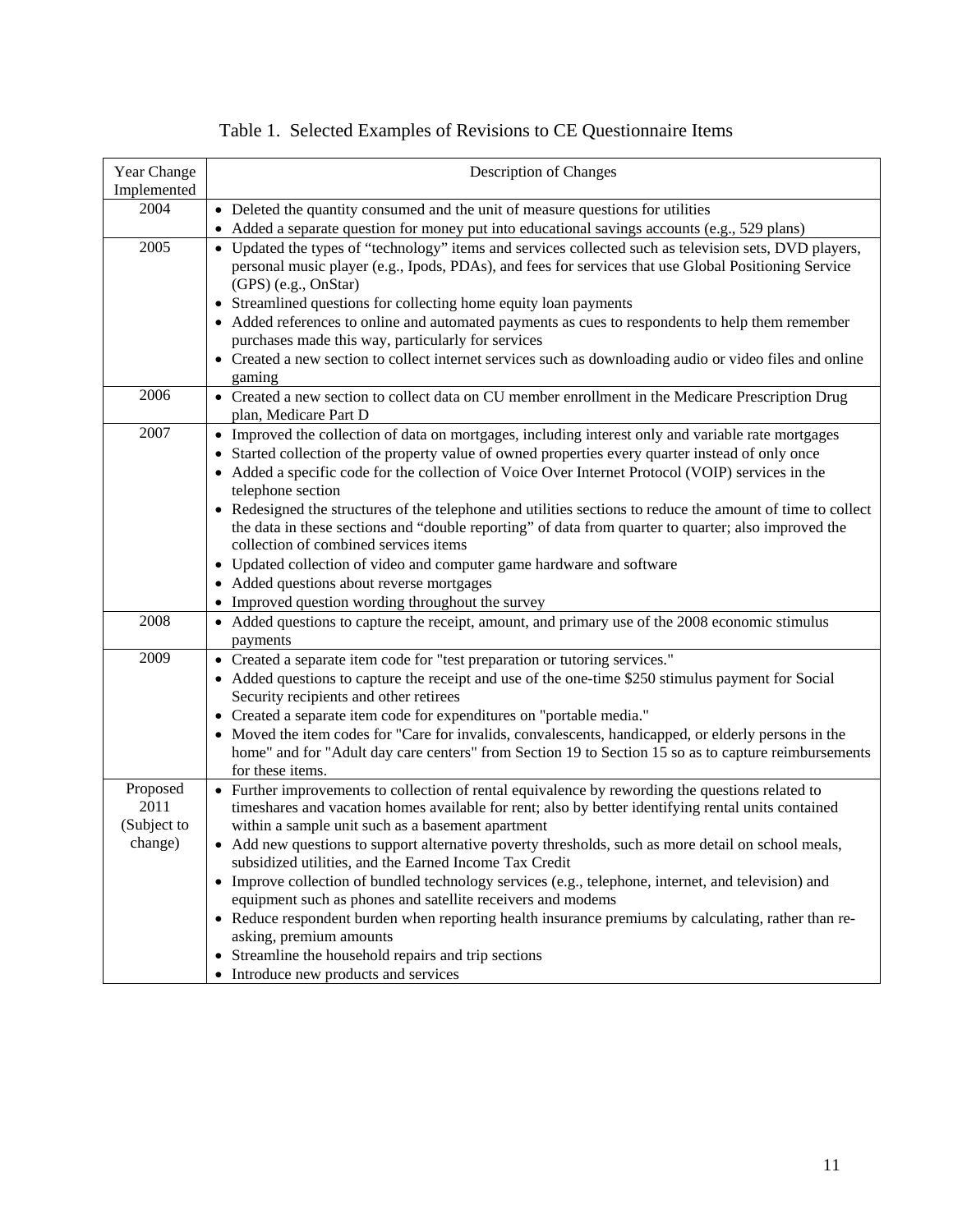#### 2.3 Diary: Major innovations

#### 2.3.1 The Respondent-Friendly Diary

The design of the CE diary form has been reviewed and revised over the years, but continued to be a challenging document for respondents. The CE program began research in 2000 on improving the diary document to make the respondent's data entry task easier (Davis, Stinson, and To, 2002). The goal of the diary redesign project was to improve response rates while maintaining the same level of data quality. Steps in this process included simplifying the form layout, improving navigation throughout the form, and reducing the number of major categories. Various prototype forms were tested and refined. One redesign version was selected for a major field test, which was conducted in the fall of 2002.

The successful field test of the new form led to some additional modifications in that form, which was implemented in production in January 2005. The redesigned form is based on a standard 8-1/2 by 11 inch page, portrait rather than landscape orientation, and is more visually appealing. It incorporates color and photographs, clearer instructions, and more effective "sample" pages than the predecessor version. Checkboxes improve item classification and make it easier for respondents to record their expenses. The diary contains FAQs for respondents, a pocket for receipts, and tabs that fold over the page so that instructions and categories are visible while a respondent is recording data.

To support the redesign project, the Census Bureau's National Processing Center introduced a new keying and item coding system. Where possible, the system assigns the item code based on the expenditure description recorded by the respondent. If a code cannot be assigned automatically, the system displays a list of likely expenditure categories and the keyer makes a selection. Data are keyed twice. When the item code values assigned by the two keyers differs, a keying adjudicator determines the item code.

With the new diary in place, the response rate improved, and data quality measures were generally positive, although allocation rates for some items were higher as a result of many broad categories being removed. On the one hand, because of the new checkboxes, allocation rates in the "food away from home" section fell from 34.8 percent to 5.9 percent. On the other hand, the allocation of "food at home" items increased from 7.8 percent to 9.9 percent due to the openended recording of expenses in that section. CE staff expected the open-ended format to result in less detail, but accepted that drawback as a trade-off for simplifying the recording of expenditures (To and Tan, 2008).

#### 2.3.2 CAPI Collection of Demographic and Household Data

During diary placement, the interviewer collects demographic data for the household. The interviewer also obtains CU income information at the time the second week diary is collected. Following the conversion of the Interview Survey to CAPI, the interview portion of the Diary Survey was also converted to CAPI. It went into use in March 2004.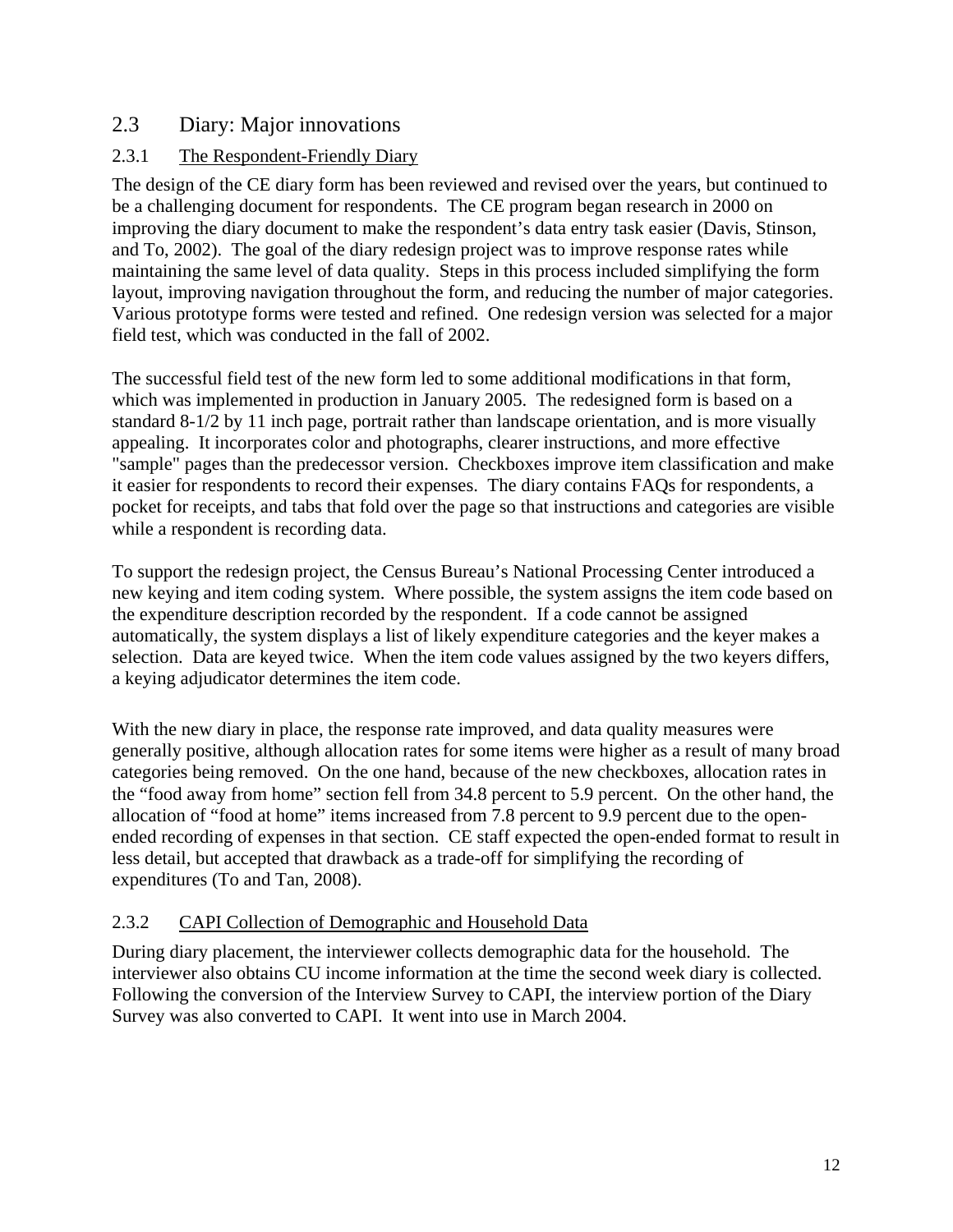#### 2.4 Interview and Diary Surveys

#### 2.4.1 Asking Better Questions

The Cognitive Aspects of Survey Methodology movement, beginning in the 1980s, was one of the most significant innovations in the emerging field of survey methodology. An underlying premise of the movement is that the principles of cognitive psychology can be applied to the basic building-block of a survey, the question and the response. By understanding the mental processes involved when people store information in their memories, researchers can write questions to take advantage of those processes. This effort results in questions that respondents are more likely to interpret as the survey designer intended them, and that can be answered more readily and more accurately. When respondents interpret a question differently from the researcher's intent, and provide an answer based on that interpretation, the result is measurement error—in this case, a difference between the true answer for the intended survey question, and the answer provided by the respondent.

Survey designers, including CE staff, may write questions that are complex and hard to understand, or that present respondents with a lot of information to keep in mind while they formulate an answer. Such questions may incorporate a long list of items for the respondent to include (or not include) in the answer. However, research into the structure of questions and question wording suggests that sometimes the complexity added by the additional precision comes at a cost in respondent confusion or misunderstanding. Questionnaire design experts review questions and attempt to simplify and ensure that they are presented in the most effective way to the largest number of potential respondents to those questions.

The OMB requires that Federal agencies "ensure that all components of a survey function as intended when implemented in the full-scale survey and that measurement error is controlled by conducting a pretest of the survey components or by having successfully fielded the survey components on a previous occasion" (OMB, 2006:9). While most of the Interview Survey satisfies the requirement by virtue of being an ongoing survey, CE tests all new and revised questions in the Cognitive Laboratory operated by the BLS Office of Survey Methods Research. Laboratory staff maintain a pool of individuals from the local community who serve as respondents. Research staff develop testing protocols in which they ask respondents the survey questions, and then seek additional information to get a better understanding of what question the respondents answered (the intended one?) and how the respondents went about formulating their answers. Using a set of standard cognitive testing techniques, researchers identify any issues they discover about each question or question set, and propose solutions to address those issues. Revised questions are re-tested until it has been determined that the questions can be understood properly, answered accurately, and function as intended.

#### 2.4.2 Contact History Instrument

The Contact History Instrument (CHI) is one tool in the collection of approaches being developed to understand and combat survey nonresponse. It is an automated standalone instrument that works in tandem with a CAPI survey instrument, and was designed to record information about every attempted and actual interaction between an interviewer and a CU. For each in-person or telephone contact, interviewers record (Piani, 2004):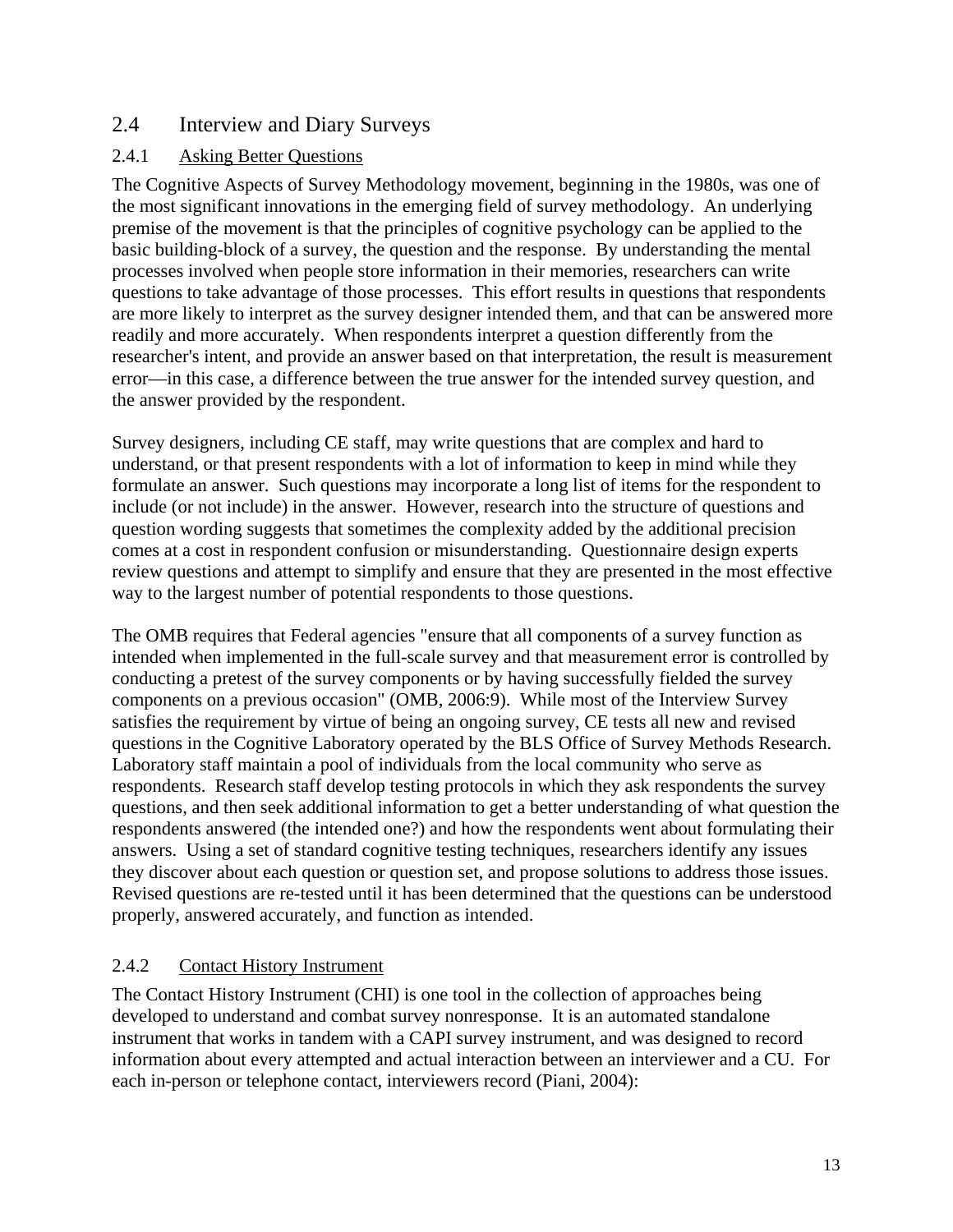- The nature of the contact, e.g., completed interview, no adult home, respondent too busy, language problem and the language used by the CU
- The nature of the noncontact, e.g., no one home, unable to enter gated community, telephoned/no answer
- Any issues or concerns perceived by the interviewer as being problematic for the respondent and that will affect response, e.g., too busy, not interested, doesn't trust government, confidentiality concerns
- The strategies the interviewer used to reach the CU, such as providing an advance letter, leaving a message on answering machine, or requesting a specific type of letter from the Regional Office.

Because it is an automated application, if the interviewer records data at the time of the contact, CHI automatically records the date and time of the entry. Otherwise, the interview enters the date and time.

CHI arose from a need identified by researchers seeking to understand and to reverse the decline in survey response rates. Groves and Couper (1998) developed a conceptual framework to explain the processes involved in contacting sample units and successfully persuading the residents of those sample units to participate in an interview. Their framework presents variables that are under the control of the survey designer, such as the survey topic and mode of administration, and those that are not, such as current economic conditions and the structure of the household. The framework also shows how these sets of variables operate, both directly and indirectly, on a respondent's decision to cooperate or refuse. Part of the Groves and Couper approach is based on training interviewers to respond appropriately to various types of householder situations and comments, and to find ways to draw on those comments so as to increase the likelihood of obtaining an interview. Data from CHI are critical for developing appropriate responses and strategies for addressing different types of situations.

Contact data offer a certain amount of predictive power as to which CUs will eventually respond. Data from the initial implementation of CHI in 2005 (Bates, 2006) show that CUs in the Interview Survey expressing no concerns about the survey were much less likely to be refusals (1 percent) than CUs that expressed concerns at every contact (36 percent). CHI data from earlier interviews help interviewers to prepare for contacts with CUs at the next interviewing wave, especially if there are issues that the interviewer can be ready to address (Henly and Bates, 2006). The CHI data may also help interviewers to plan their contact attempts by day and time of day for CUs with various characteristics. McGrath and Tan (2007) used CHI data to look at the likelihood of the first contact yielding a successful interview. They found that the best times for contacting respondents are not necessarily the best times for gaining cooperation. They also found that weekday daytimes work well for obtaining an interview, especially early weekday mornings (8:00 to 10:00 a.m.).

The CHI was implemented with the production Interview Survey instrument in April 2005, and in the Diary Survey in 2006.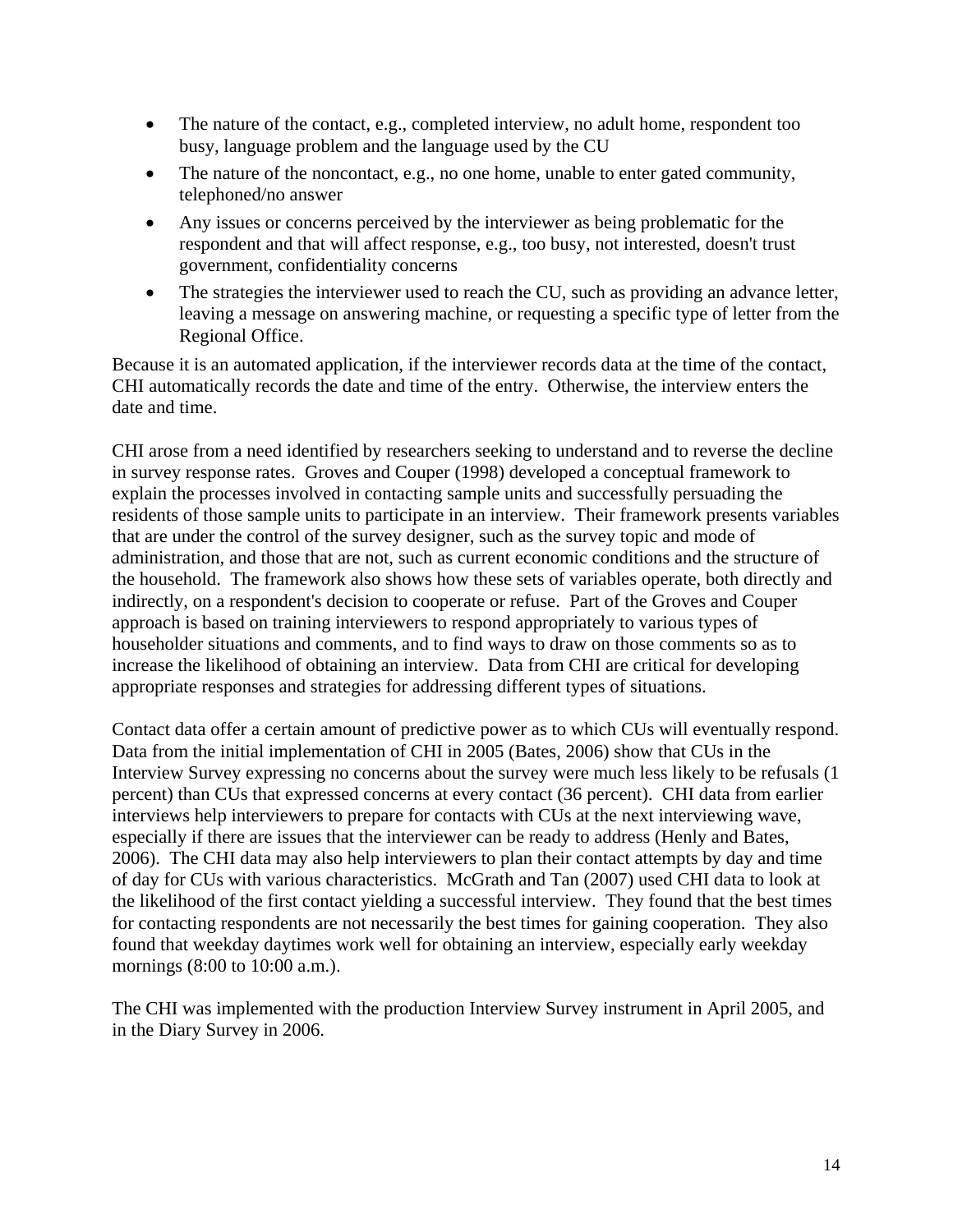#### 2.4.3 Field Training Improvements

Interviewer training is a critical component of any survey that relies on interviewers to collect data. Well-trained interviewers are at the forefront of CE, responsible for maintaining response rates and contributing to high-quality data by ensuring that respondents participate actively and carefully in the data collection process. In the past few years, a Census-BLS Interagency Training Team has engaged in several efforts to evaluate and improve training for CE interviewers.

Several of these activities involved gathering information through focus groups with interviewers and field supervisors. These sessions were aimed at collecting specific information about the effectiveness of training methods and materials, as well as at providing members of the field staff an opportunity to offer their ideas and suggestions for improvements. The focus groups yielded a series of recommendations that were shared with both Census and CE management. After review, many of the recommendations were introduced into standard training practice.

Another major investment into the CE interviewer training program involved contacting over 50 government, private, and academic survey organizations to discuss their field training methods and evaluation procedures. This was a massive undertaking, but it allowed the Interagency Training Team to identify some 'best practices' used in other agencies, and to compare them with the current CE practices. Simultaneously with that effort, a contractor conducted a review of all CE training materials and spoke with several field staff. These two efforts resulted in an impressive list of recommendations. The recommendations were prioritized in terms of impact and feasibility, and items from the list have been and continue to be implemented. Several new training items have been created and distributed, including a Refusal Avoidance Job Aid and corresponding audio CD, and a "Selling the CE Survey" DVD. The team introduced new features to the training packages, such as adding learning objectives and learning checks for each chapter, adding more PowerPoint presentations, and incorporating more interactive training techniques. Finally, the team developed an interviewer evaluation form to be used for all training sessions, allowing both Census and CE to get continuous feedback on the training program as additional improvements are made.

#### 2.4.4 Income imputation

Income is a key variable for the CE surveys, but it is also a sensitive item and one that is prone to item nonresponse. Prior to 2004, CE published income means for "complete income reporters." Respondents qualified as "complete income reporters" if they provided at least one value for a major source of income (wages and salaries, self-employment income, Social Security, or supplemental security income). Using this definition, even complete income reporters did not necessarily provide a full accounting of income.

Beginning with publication of the 2004 data, CE instituted a multiple imputation procedure to estimate values for income when respondents did not report precise values. Imputation allows the CE program to publish mean income that reflects all consumer units. For those who provide a bracket value for income, the imputed values lie within the range described by the bracket. When respondents provide no information about the value of income received, a regressionbased method is used to derive the multiple imputations. Essentially, a regression is run to provide coefficients for use in estimating values for missing data points. The coefficients are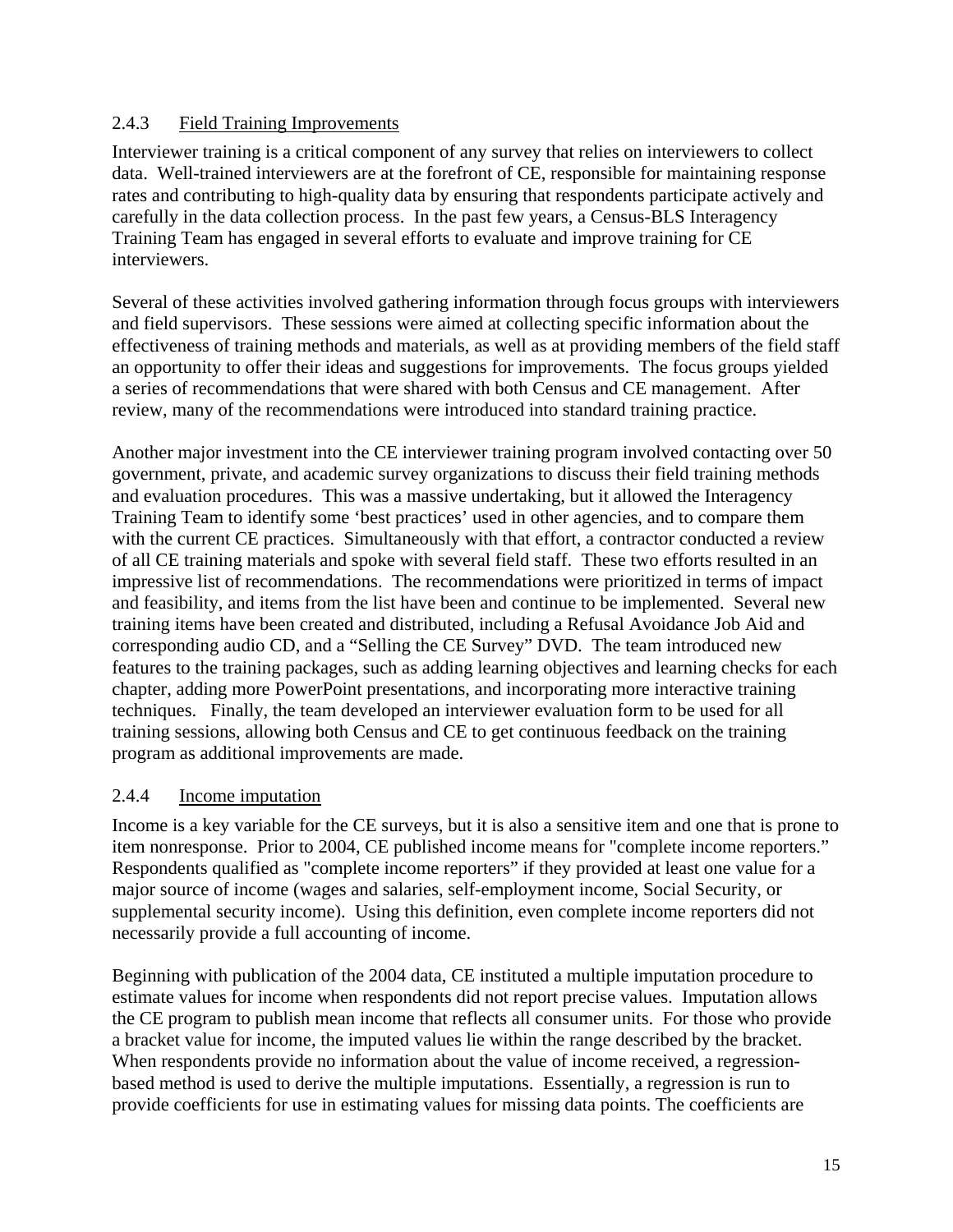then "shocked" by adding random noise to each, and missing values are estimated using the shocked coefficients. To each of these estimated values, additional random noise is added, to ensure that consumer units (or members) with identical characteristics (e.g., urban service worker aged 25 to 34) will not receive identical estimates for their income. The resulting values are used to fill in invalid blanks where they occur, while reported values are retained. This process is then repeated four times, so that a total of five imputed values are computed for each missing value. In addition, for the small number of cases in which the respondent does not report receipt of any source of income collected at either the member or consumer unit level, receipt of each source is imputed using logistic regression. In each case where receipt is imputed, the income value is treated as a missing data point, and is imputed using the regression-based method described above. The method is based on Rubin (1987). See Paulin et al. (2006) for a full description, especially on using the imputed data in analysis.

#### 2.4.5 Source Selection for Best Estimates

As noted above, the Interview Survey is designed to capture major expenditure items, household characteristics, and income data, and the Diary survey is designed to capture purchases that respondents are not likely to recall accurately over a long period of time. However, Diary respondents are asked to report *all* expenses (except overnight travel) that their CU incurs during the survey week. As a result, the Diary and Interview Surveys overlap considerably in their coverage of household expenditures. In a procedure known as integration, CE chooses the Diary or Interview component of the CE as the most statistically reliable source for each expenditure item, and uses data from that source for both CE publications and data comparisons. Appendix B provides a detailed explanation of the source selection process for the 2007 data.

#### 2.4.6 Standard error tables

Sampling error is the difference between the survey estimate and the true population value. The most common measure of the magnitude of sampling error is the standard error. Beginning with year 2000 data, the CE program has made available standard error tables based on integrated data from both surveys. (http://www.bls.gov/cex/csxstnderror.htm) These standard error tables correspond to the program's standard tables, except for the classification by region, population size of area of residence, and selected age, and are available on the CE Website. The primary purpose of standard errors is to provide users with a measure of the variability associated with the mean estimates. An article in the CE Anthology (http://www.bls.gov/cex/anthology/csxanth5.pdf, see Section 2.5.1 below) describes the use of standard errors in the CE. Also, BLS Regional Offices now use tests for significance when preparing their press releases on regional and metropolitan area spending patterns, and use the standard errors for this purpose when comparing expenditures across areas.

### 2.5 CE Data Dissemination

#### 2.5.1 CE Anthology

The CE program has published three reports (2003, 2005, 2008) presenting articles discussing ongoing research and methodological issues pertaining to the CE and analytical articles using CE data. The reports include sections on survey research and methodology, on processing issues and improvements, and on analysis of topics of interest based on CE data. (http://www.bls.gov/cex/home.htm#publications)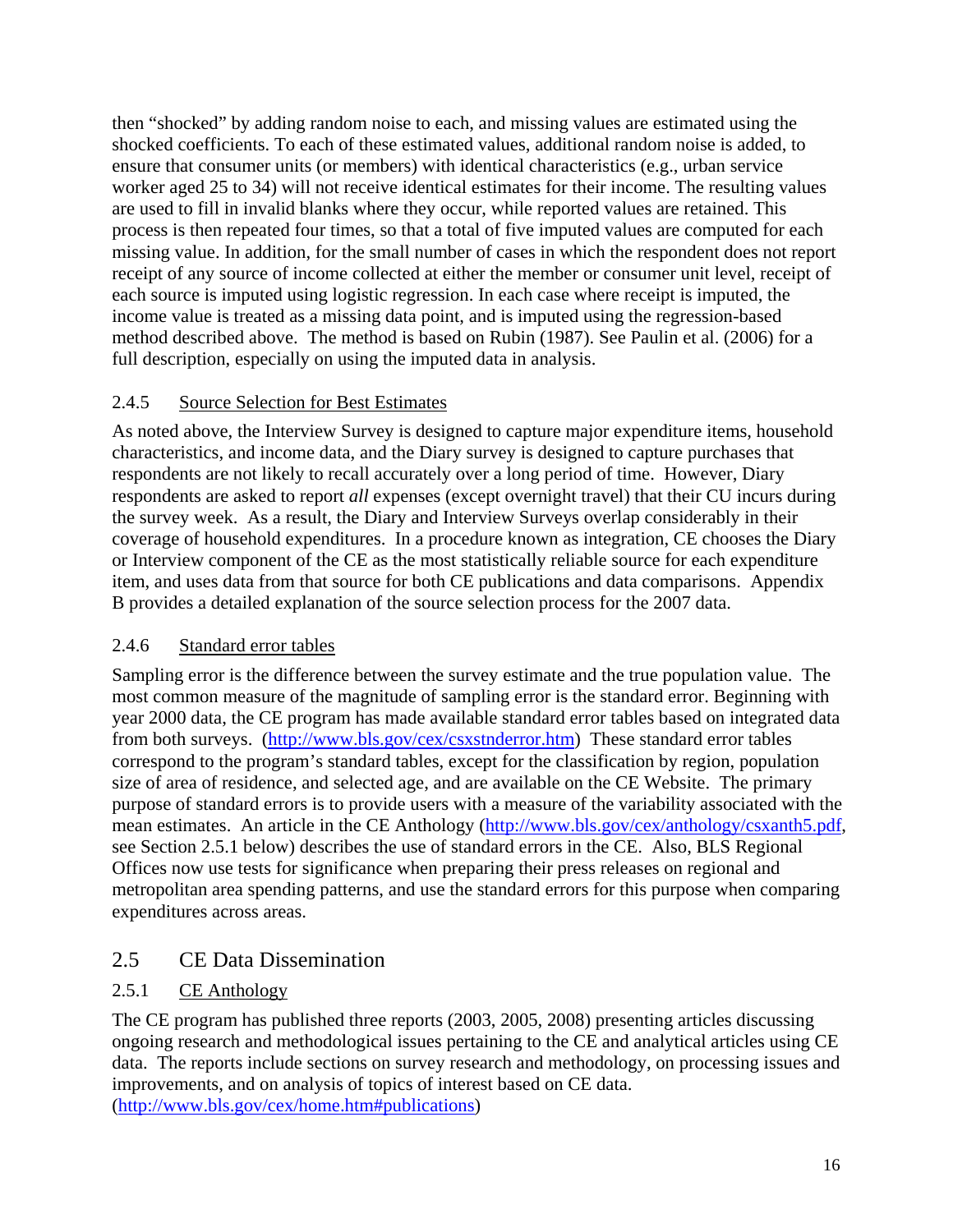#### 2.5.2 Microdata CDs

The BLS sells CD-ROMs containing annual CE public use microdata. The CD-ROMs contain either separate or various combinations of Interview Survey data, Diary Survey data, and tabulated data. A number of improvements have been made the last few years in the accompanying documentation, including the addition of a searchable ACCESS database of the data dictionary/codebook. Beginning in 2007, data formats were expanded to include an ASCII comma-delimited files, SPSS files, and STATA files. With the addition of the new formats, a STATA program to produce Diary Survey calendar year-adjusted averages and standard errors was added to the sample programs.

#### 2.5.3 CE Microdata Users' Workshop

The first CE Microdata Users' Workshop was presented on July 17-18, 2006 in the BLS Conference Center. The agenda included two hands-on sessions using the microdata files in the computer training rooms in the conference center, with one session geared to inexperienced users and the other to more advanced users. General sessions covered topics related to the CE such as data processing and sample design, and specific topics related to the use of the microdata files, such as weighting and topcoding. Other sessions presented examples of how the CE microdata are being used in economic research. The fourth annual workshop is planned for July 29-31, 2009, and has been expanded to three days, including a full day of presentations by users on CE research topics. (http://www.bls.gov/cex/csxworkshop.htm)

#### 2.5.4 New data classifications

In 2003, the CE program modified the questions on race and Hispanic origin to comply with new standards for maintaining, collecting, and presenting Federal data on race and ethnicity for Federal statistical agencies. In addition to these changes, a more comprehensive review was undertaken to evaluate the classifications of published CE data, with the goal of providing data users with additional information while maintaining reliability and continuity with previously published data. As a result of this review and the new race and ethnicity changes, a number of new classifications of data were made available, beginning with the publication of the 2003 data. Changes included:

- Publishing a separate table by Hispanic origin
- Adding a class for Asians in the race table
- Including additional higher income classes in the income table
- Including subclasses of homeowners for those with and without mortgages in the housing tenure table
- Including subclasses of urban consumer units for central city and for other urban areas in the type of area table

#### 2.5.5 BLS and CE Website improvements

The BLS launched a completely redesigned website on July 21, 2008, making the website more accessible to data users. It is the world's highest traffic statistical website. As part of that redesign, the CE website added features such as navigation buttons which allow quick and easy access to CE reports, data tables, public-use microdata information, and a glossary of terms. In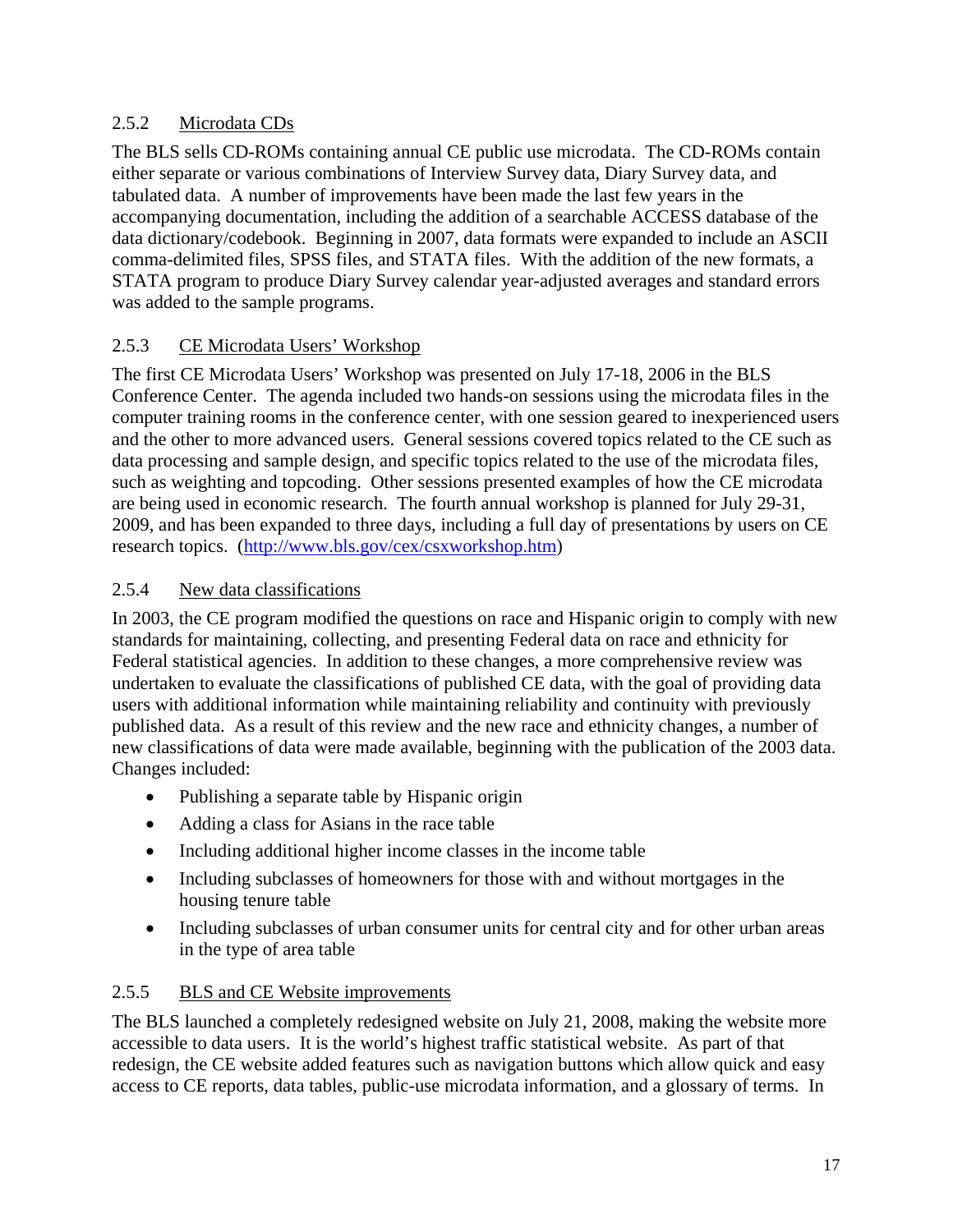the past few years, the CE has added new data and products to its website including, but not limited to, the following:

- Customer-friendly replication of the CE Computer Assisted Personal Interview (CAPI) instrument
- The CAPI Diary Household Characteristics questionnaire
- CE Anthologies
- The most recent biennial report
- Public-use microdata documentation
- Historical data tables back to 1984 in PDF and TXT format

Also available on the CE website is a one screen and multi-screen database (BLS LABSTAT) that allows users to obtain CE time series data using a form-based query application. A new feature allows for the creation of graphs from the selected data.

#### 2.5.6 Visiting researcher program

The CE program participates in the BLS on-site visiting researcher program. More information on the program can be found on the BLS web site. (http://www.bls.gov/bls/blsresda.htm) Eligible researchers are given on-site access at the BLS national office to confidential data for approved statistical analysis. This is done within legal constraints to survey respondents to protect from disclosure individually identifiable data collected for exclusively statistical purposes under a pledge of confidentiality.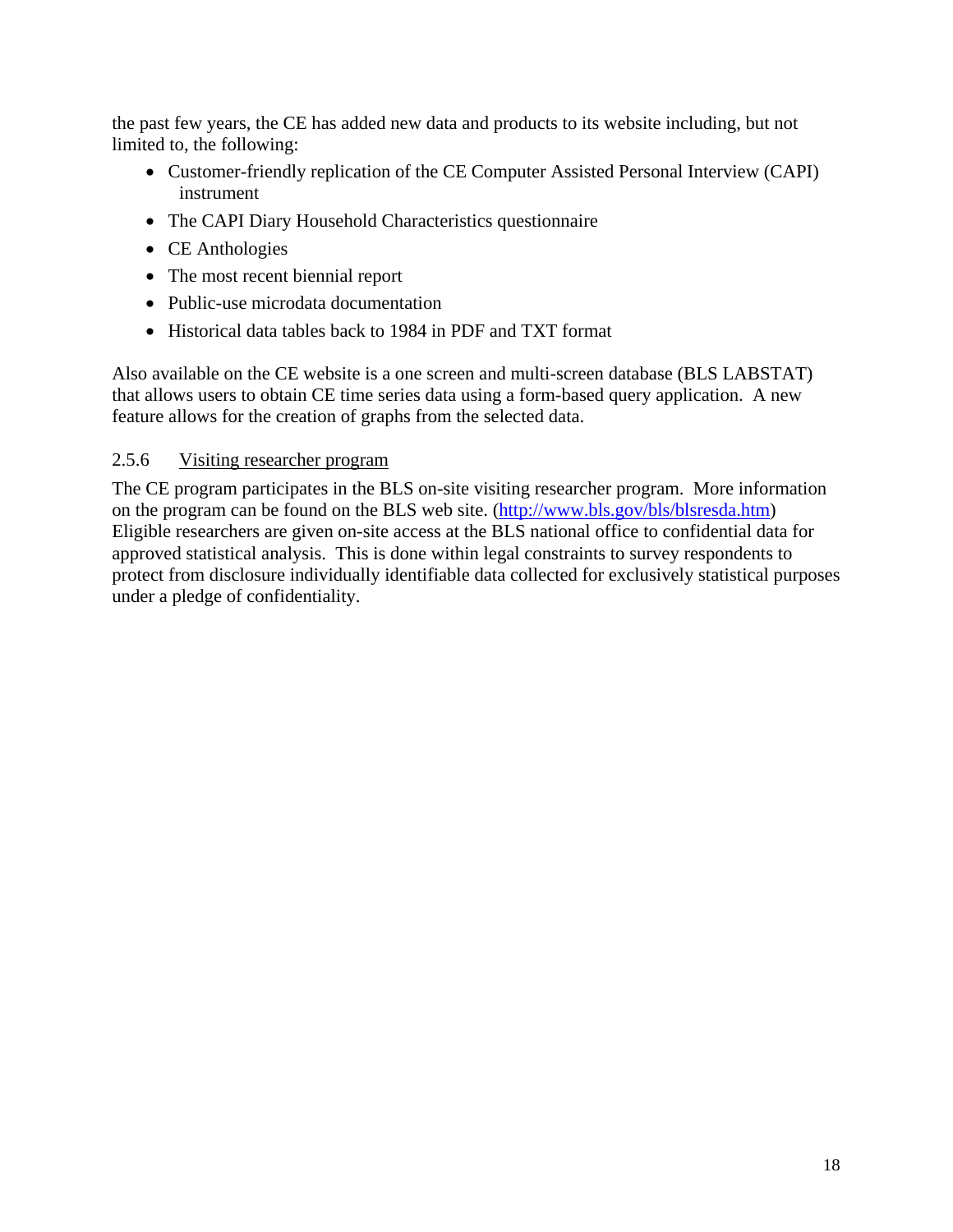# **3. Research Completed, Not Implemented**

### 3.1 Respondent Incentives

Falling survey response rates are a fact of life in the early 21st century, and CE's rates have fallen along with most other surveys. The survey literature consistently indicates that incentives have a positive effect on response rates, so CE attempted to combat falling response rates by conducting experiments with incentives. The experiment was successful in the Interview Survey but produced ambiguous results in the Diary Survey.

The experiments in both surveys provided prepaid unconditional incentives to half the sample in the production survey; the other half of the sample did not receive an incentive. One fourth of each survey sample received a \$20 debit card and one fourth received a \$40 debit card. The Census Bureau does not allow its interviewers to carry cash, but has successfully used debit cards as incentives in other surveys (Goldenberg, McGrath, and Tan, 2009).

#### 3.1.1 Interview Survey

The Interview Survey experiment took place between November, 2005 and July, 2006. The incentive was distributed prior to the first interview; no incentives were paid after the first interview. Because of the Interview Survey's panel design, the last data were collected from incentive cases in July, 2007. In the analysis, results were reported separately for the first interview and aggregated across the second through fifth interviews, both because the incentive was administered at the first interview and because data from the first interview are not used in CE estimation.

At the first interview, the response rate for the \$40 incentive was almost five percentage points higher than that for the control group, which did not receive an incentive ( $p < .05$ ). The effect of the \$40 incentive on response rates and refusals held through all five interviews, although the magnitude of the differences fell over time. The \$20 incentive was not statistically different from the no-incentive control group for most of the test. The incentive had little or no effect on the composition of the sample, but the \$40 incentive did show a trend toward more one-person households and urban respondents than the other groups.

Looking at data quality, there was little difference in reported expenditures with or without the incentive. However, respondents who received the \$40 debit cards in the first wave performed significantly better on the number of expenditure questions answered (more), the proportion of questions answered "don't' know" or refused (fewer), the proportion who used records in reporting expenditures (more), and the percentage of reports that did *not* require allocation or imputation (fewer) (all  $p< .05$ ). Recipients of the \$40 incentive were also generally more cooperative as reported in the CHI, in that they had fewer concerns about the survey, more respondents with "no concerns," and fewer "soft" refusals<sup>5</sup> (all  $p < .05$ ). Incentive households also showed a trend toward better income reporting (not significant).

  $5$  A "soft refusal" is a situation where the interviewer contacts the respondent, the respondent does not complete the interview, and the interviewer codes the case as "reluctant respondent" in the CHI.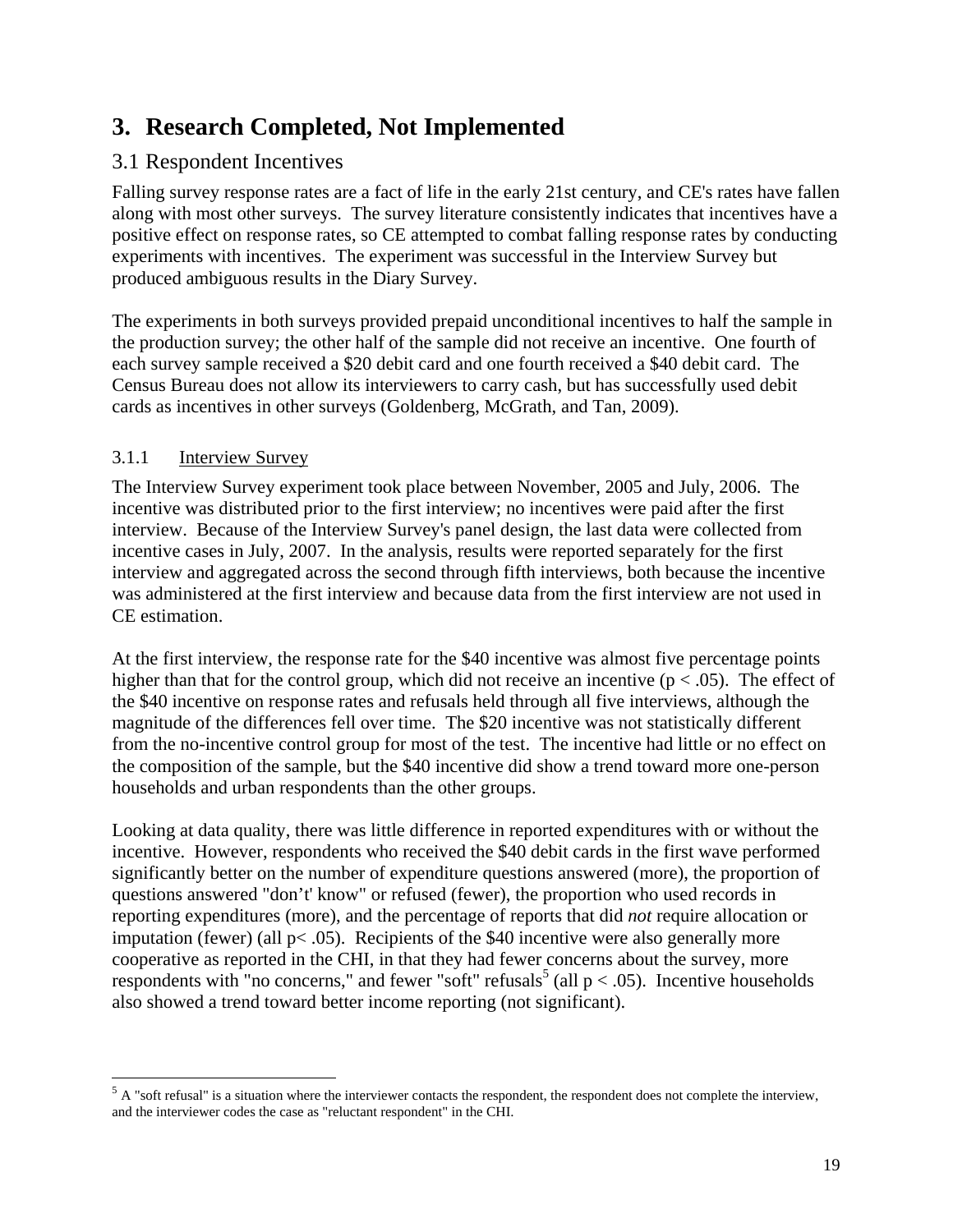The \$40 incentive recipients were easier to contact; they required significantly fewer contact attempts than the control group, and resulted in a shorter field period between initial contact and case resolution (both  $p < .05$ ) in the second through fifth waves. The \$40 debit card recipients were also more likely to cash the cards than recipients of the \$20 cards. While close to 80 percent of the recipients with completed interviews actually cashed their cards, only 17 percent of nonrespondents did so  $(p < .05)$ . This is a positive outcome, given that Census recoups the cost of uncashed debit cards.

The CE program would like to introduce unconditional incentives as part of its regular data collection program in the Interview Survey. Recently obtained field cost data will help to determine if the savings in field operations could offset the cost of the debit cards. Without such a determination, there are no funds to support an incentives program (Goldenberg, McGrath, and Tan, 2009).

#### 3.1.2 Diary Survey

The incentives experiment for the Diary Survey had one important difference from the test in the interview survey. In the Diary Survey, the incentive was directly related to consumer spending, but recording of that spending would begin shortly after the incentives were distributed, not three months later. The \$20 and \$40 debit cards were mailed to the incentive groups with the Diary Survey advance letter. There was some concern that the incentive might bias reported expenditures, but analysis indicated otherwise.

The Diary Survey experiment ran from March through November, 2006. The effect on response rates was minimal; both the \$20 and \$40 debit card rates were slightly more than one percentage point above the control group. Curiously, response rates for the Diary Survey *overall* were 3 to 4 percentage points higher during the incentive test period than they were before or after the test, an ambiguous result.

Incentive respondents did report more spending than control group respondents. In addition, CUs that cashed their debit cards reported more spending than either the control group or incentive recipients who did not cash their debit cards. Incentive respondents also performed better on most of the indirect data quality measures, such as having purchases recorded in the diary when the interviewer came to pick it up.

As in the Interview Survey experiment, effects on sample composition were small and not statistically significant (McGrath et al., 2007).

Because of the ambiguity of the test results, CE managers would like to repeat the experiment. Again, however, no funds are available to do so.

#### 3.2 Individual diaries

The current Diary Survey design, in which one member of the CU records expenses in the Diary for all CU members, works to the extent that the main diary keeper is aware of other members' expenditures. However, this awareness assumes a high level of within-CU communication. At least one recent survey suggests that family interaction time has decreased, in parallel with an increase in internet use (Ortutay, 2009). In addition, in contemporary life the number of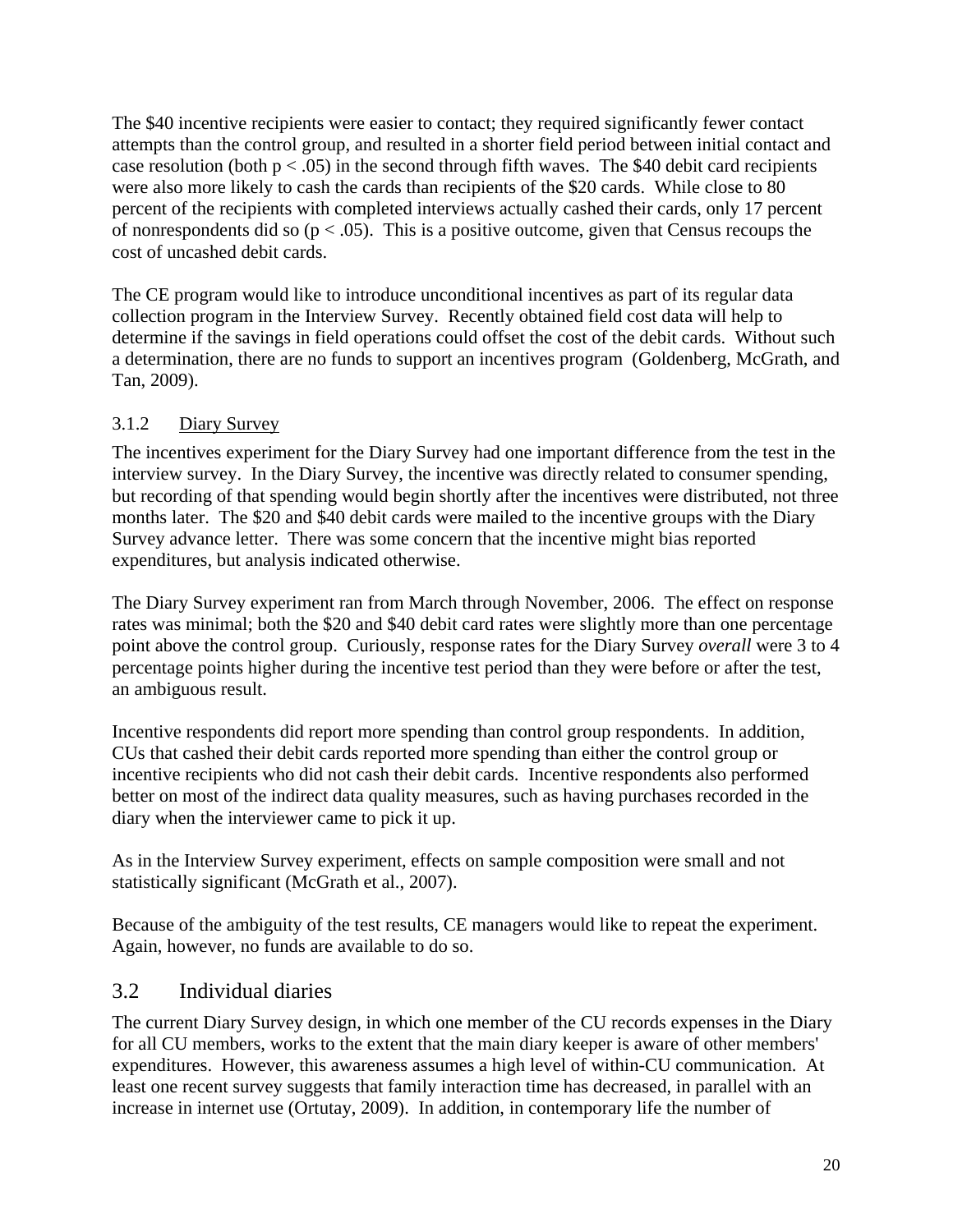"invisible" purchase options (e.g. music downloads, online gaming) has increased substantially. Individual diaries are one approach to remedying that situation, by having each member of the CU maintain a separate diary.

The CE contracted with the Census Bureau to develop and test individual diaries as a supplement to the main CU diary, conducted a small national feasibility study in 2006. The test raised both concerns and possibilities. The test had a low response rate (61 percent) when compared to the production sample during the same period (77 percent). On the other hand, for the sample units that did respond, individual diaries collected significantly more expenditures that might otherwise have gone unreported. Also, there was no evidence of duplicate reporting or of confusion as to which household member should be reporting specific purchases. Interviewers felt that the individual diaries emphasized the importance of within-CU communication and resulted in better reporting overall. The feasibility test was too small to produce national estimates, and was not designed for the purpose of analyzing expenditures. Nevertheless, compared to the production data collected at the same time, reported household spending was higher, not only because of the individual diaries, but in the main diary as well (Edgar et al., 2006).

CE management felt that the increase in reporting warranted further testing of individual diaries, and initiated activities to conduct a pilot test within the production survey. A joint BLS-Census Interagency Team began to plan the pilot test. A Steering Group developed charters for several teams, the two agencies were negotiating budget and cost agreements, and a general meeting took place in October, 2007 to formally start subteam activities. Unfortunately, when Congress ended the FY 2008 Continuing Resolution in early January, 2008, BLS received less funding than had been requested in the President's Budget, and CE was one of many programs that had to cut back on its activities. The pilot test was put on hold and has not been restarted.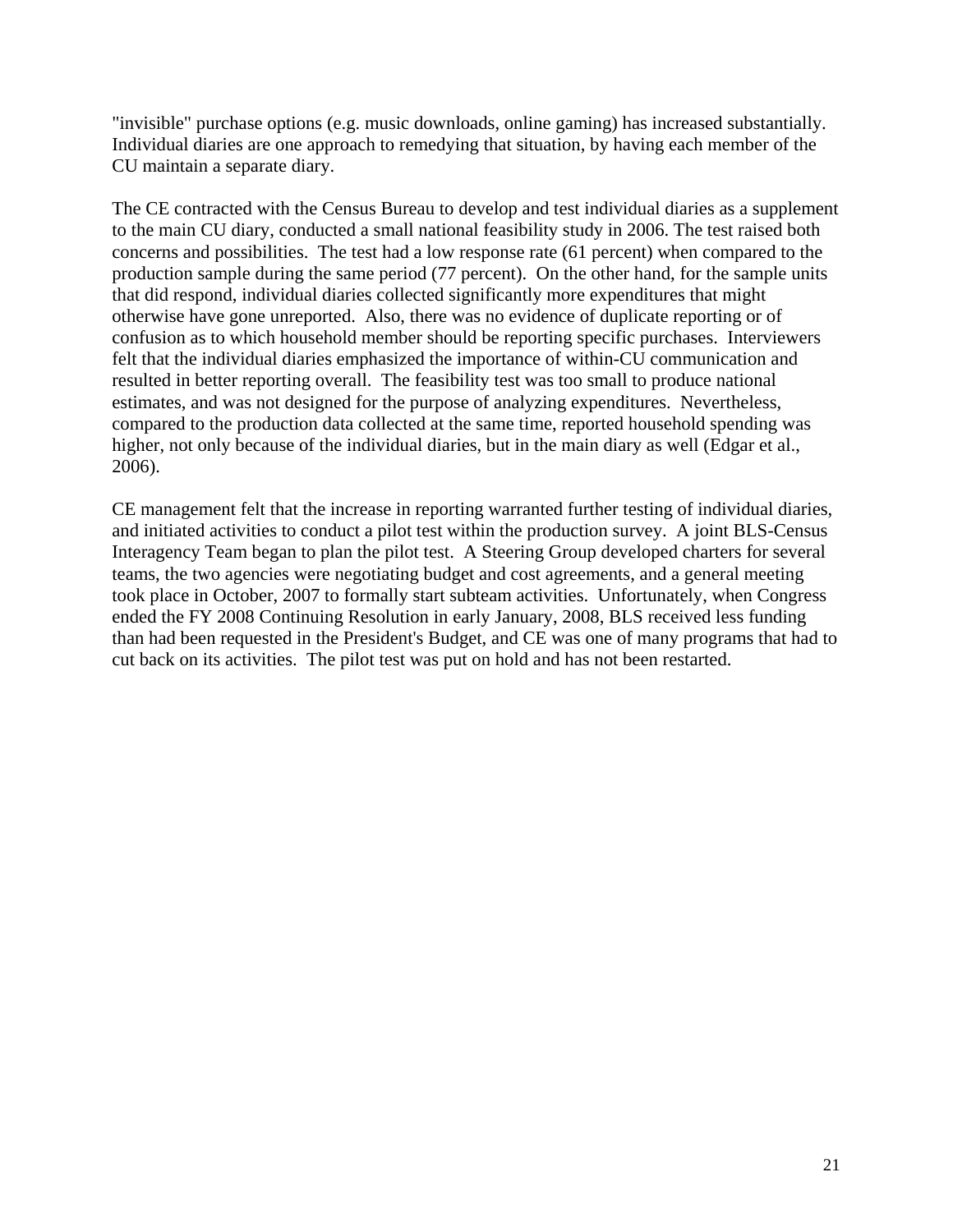# **4. Current and ongoing studies**

### 4.1 Alternative Approaches for the Interview Survey

There is a widespread belief that Interview Survey data are underreported or exhibit other forms of measurement error (e.g., Tucker, 1985; Tucker, Meekins & Beimer, 2005). Underreporting has been variously attributed to recall error, panel conditioning, respondent fatigue, "satisficing behaviors" (i.e., making a minimal effort to answer the questions), and other causes. The length and perceived burden of the Interview Survey may also have deleterious effects on response rates.

The CE staff have been exploring alternative data collection strategies for the Interview Survey that could involve possible modifications to the survey instrument, the sampling techniques, and the estimation methods. The goal of investigating these design alternatives is to gain a better understanding of the feasibility and statistical consequences of implementing such changes in the current survey. Design alternatives under consideration have focused primarily on three methods: matrix sampling methods, adaptive (or responsive) designs, and imputation.

Matrix sampling methods, also called the split questionnaire design, generally involve dividing a lengthy questionnaire into sections of questions and administering each of these sections to different subsamples of the main sample. The goal of these methods, as suggested by Raghunathan and Grizzle (1995), is to reduce respondent burden (by offering a shorter questionnaire) and, in turn, possibly increasing the response rate. These methods have also been explored extensively in educational assessment and applied to well-known public health surveys such as the National Health and Nutrition Examination Survey (NHANES) (Gonzalez and Eltinge, 2007a; 2007b).

Adaptive designs, introduced by Groves and Heeringa (2004), suggest that survey design features can be adapted or tailored based on the information about sample members that is available prior to data collection and/or information that is collected as part of the data collection process. The goal of the responsive design is to use this accumulating data to improve the cost and error properties of the survey estimates.

Finally, the third area being investigated is the viability of imputation procedures to "fill in" gaps in the data that result because not all information is collected from every sample member under a matrix sampling design.

#### 4.1.1 Split Questionnaire Test

The Split Questionnaire is the first such alternative that will be tested. The test will assess the effects of administering a shorter Interview Survey questionnaire on respondent burden, data quality, and nonresponse error. The study will consist of a three-wave panel design based on administration of a modified Interview Survey questionnaire to three groups in the first interview. The "full" questionnaire will actually be a partial Interview Survey instrument and will consist of 12 of the current 22 Interview Survey sections. For the second and third interviews, a control group will receive the full questionnaire again, but two treatment groups will each be administered a truncated or "split" questionnaire (in which the treatment groups will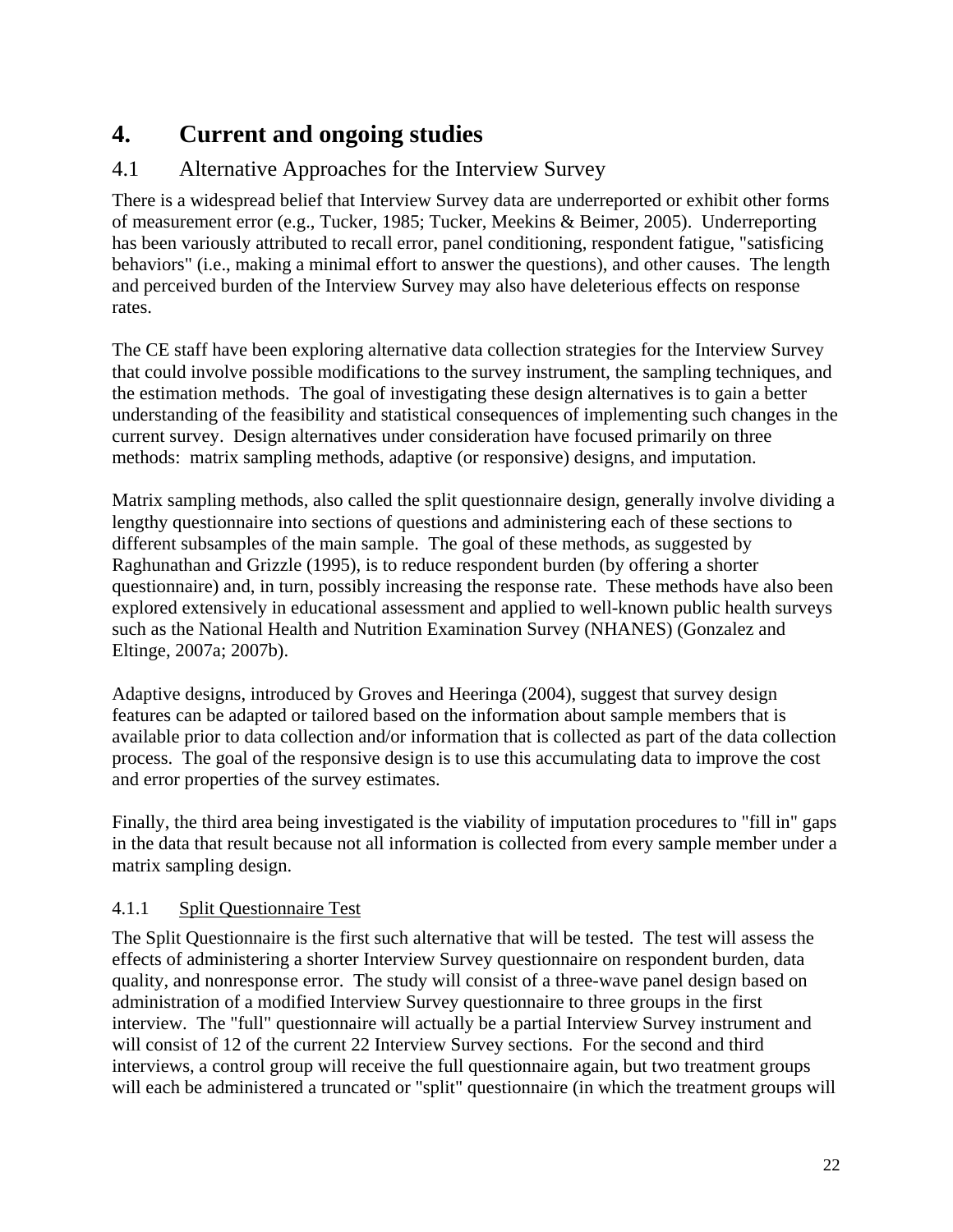each receive half of the full survey). Data from the split-questionnaire groups will be imputed in order to make response distribution comparisons to the control group.

This design will enable CE to perform data quality analyses using both direct measures (e.g., number of expenditure reports, expenditure amounts) and indirect measures (e.g., response rates, measures of perceived burden, item nonresponse, etc.), and to estimate nonresponse bias by comparing response rates, sample composition, and expenditure estimates across treatment conditions. The results from this study will be used to inform future research activities and decisions about how to redesign the production survey.

#### 4.1.2 Statistical Support for Alternative Designs

Analyses to date have been simulation-based studies using historical CE data. These include:

- A modification to a simple matrix sampling design. Under this type of design, a sample unit would be naively assigned a subset of questions in an interview. In order to make a more informed assignment of questions and possibly improve the sampling error properties of the survey estimates, the approach borrowed ideas from the adaptive survey literature, and investigated the use of wave 1 expenditure information to inform the assignment of questions at wave 2. The process involved making simple adjustments to the base weights, which essentially amounted to dividing the base weight by the probability that a sample unit would receive a particular subset of questions, and comparing the variance due to the subsampling at the second wave. Estimates were made only using available cases, in other words, sample members for which data was directly collected (Gonzalez and Eltinge, 2008).
- Development of an imputation method for use in the estimation procedures to make estimates from all sample members and not just those directly observed. The research explores potential efficiency gains incurred from incorporating these methods into current weighting and estimation procedures (Gonzalez and Eltinge, 2009).

These simulations involve certain assumptions about the error structures of the current CE data. Future investigations will explore how these methods perform in the presence of nonsampling errors such as nonresponse and measurement error.

### 4.2 Feasibility test: Information Book for Telephone Respondents

Mode differences in Interview Survey data were noted above (Section 2.1.3). Safir and Goldenberg (2008) showed that significant differences in expenditure reporting between personal-visit and telephone respondents emerged at the detailed reporting level, and that the use of records and the CE Information Book reduced or eliminated some of these differences. While the Information Book was designed to be shown to respondents during personal visit interviews, the Interviewer Manual contains no guidance concerning its use in telephone interviews. Some Regional Offices direct interviewers to read all the item response categories on the instrument screen to respondents, even though some of the categories include 20 or more items, and even though item categories on the instrument screen do not always match the examples in the Information Book. In addition, an interviewer focus group in 2006 revealed that interviewers are inconsistent in their use of the Information Book during telephone interviews (Edgar, 2006b). Interviewers recognize that if they read all the item categories, the interview will be longer, but if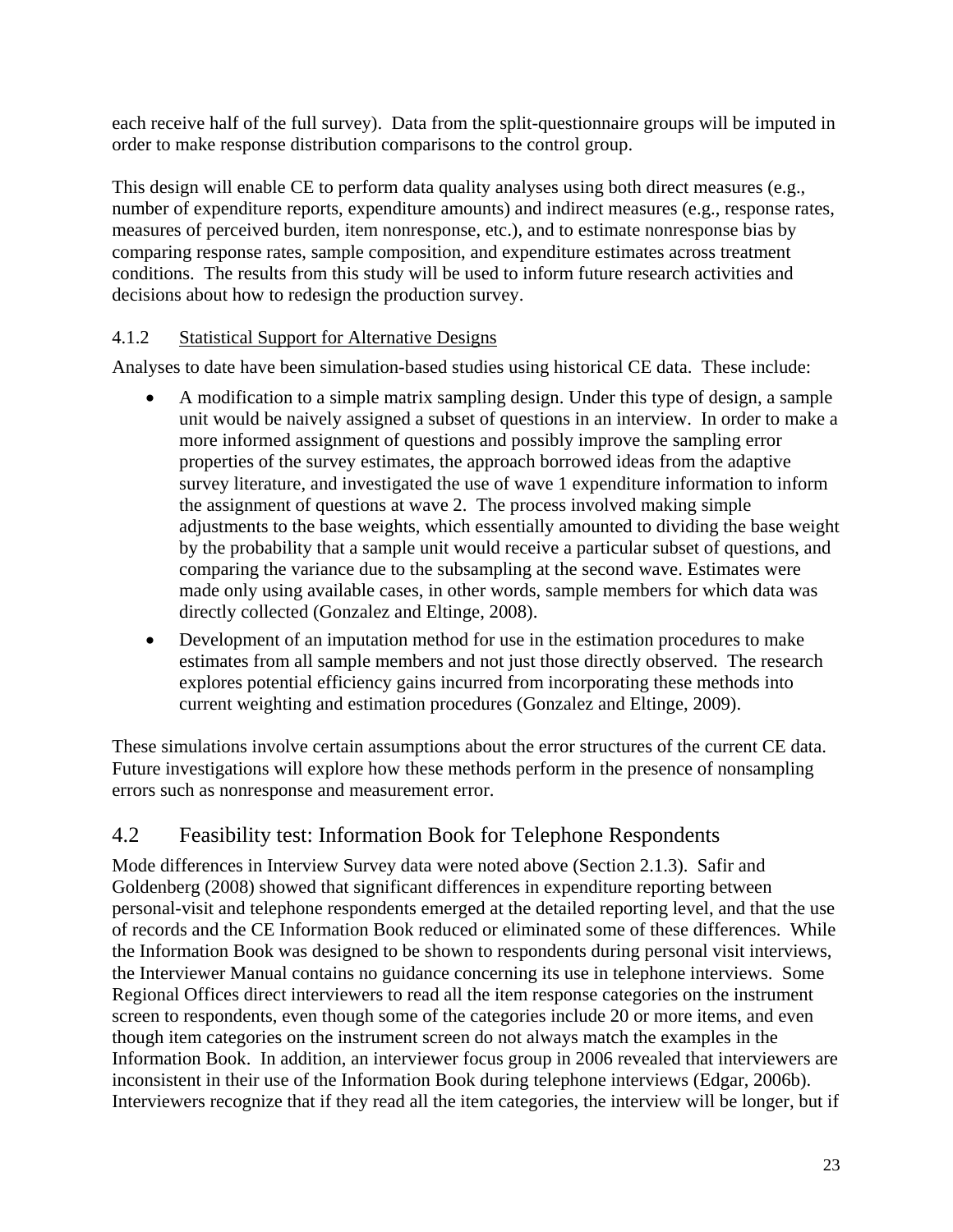they read selected examples from the list of items, they may bias the respondent toward reporting those items. Currently available data suggest that most telephone respondents do not use the Information Book.

The CE will shortly conduct a test to determine whether it is feasible to provide a version of the Information Book to respondents who will be interviewed by telephone. An Interagency BLS-Census team produced a lightweight Information Book that can be mailed to respondents when interviewers arrange appointments for telephone interviews in advance. CE currently has no information about how often telephone interviews are pre-scheduled. One objective of this test is to see whether there is enough time to send the Information Book in advance of the interview. Another objective is to see whether respondents will use it. The test will also evaluate the cost of sending the Information Book. Data collection is scheduled to begin in August, 2009 and last for three months. If justified by the test results, CE plans to begin sending an Information Book to telephone respondents in production within the year.

#### 4.3 Bounding

During collection of expenditure data, respondents may make errors in recalling the month and amount of a past purchase (Neter and Waksberg 1964). External *telescoping*, the reporting of purchases made outside the reference period, is one such error. "Bounding" an interview is a technique used to mitigate the effects of telescoping in repeated interviewing. With bounding, information collected in the current interview is compared with information collected in the prior interview. The prior interview serves to truncate reports of events that are remembered as having occurred earlier in time than the reference period of the current interview, and helps to avoid double counting of earlier purchases. Early CE research demonstrated the value of bounding as a way to control overreporting (Silberstein, 1990).

Since valuable resources are expended to collect data on purchases in the first interview, but these data are not used to produce expenditure estimates, a question arises as to how effectively the first interview bounds the second interview. Both the consumer environment and CE data collection procedures and technology have changed considerably since the time of the Silberstein research. This study takes a first step to answering the question by comparing the patterns of reporting between bounded and unbounded second interviews using historical CE data. The study is currently underway.

### 4.4 Validation/Qualitative Exploratory Study

The goal of this exploratory qualitative study, currently underway, is to understand the Interview Survey process and the challenges faced by respondents at a micro level, in detail that is not practical in a large scale study. Given the large proportion of CE interviews conducted by phone (Safir & Goldenberg, 2008), one element of the study is to look at the possible impact of mode on measurement error.

This study includes a two part interview, and is being conducted by senior researchers in the field. The first part is a CE interview that mimics actual field administration as closely as possible. Participants have been randomly assigned to be interviewed by telephone or in person. Following production procedures, participants receive an advance letter which confirms the date and time of the interview, and provides the same background information about the interview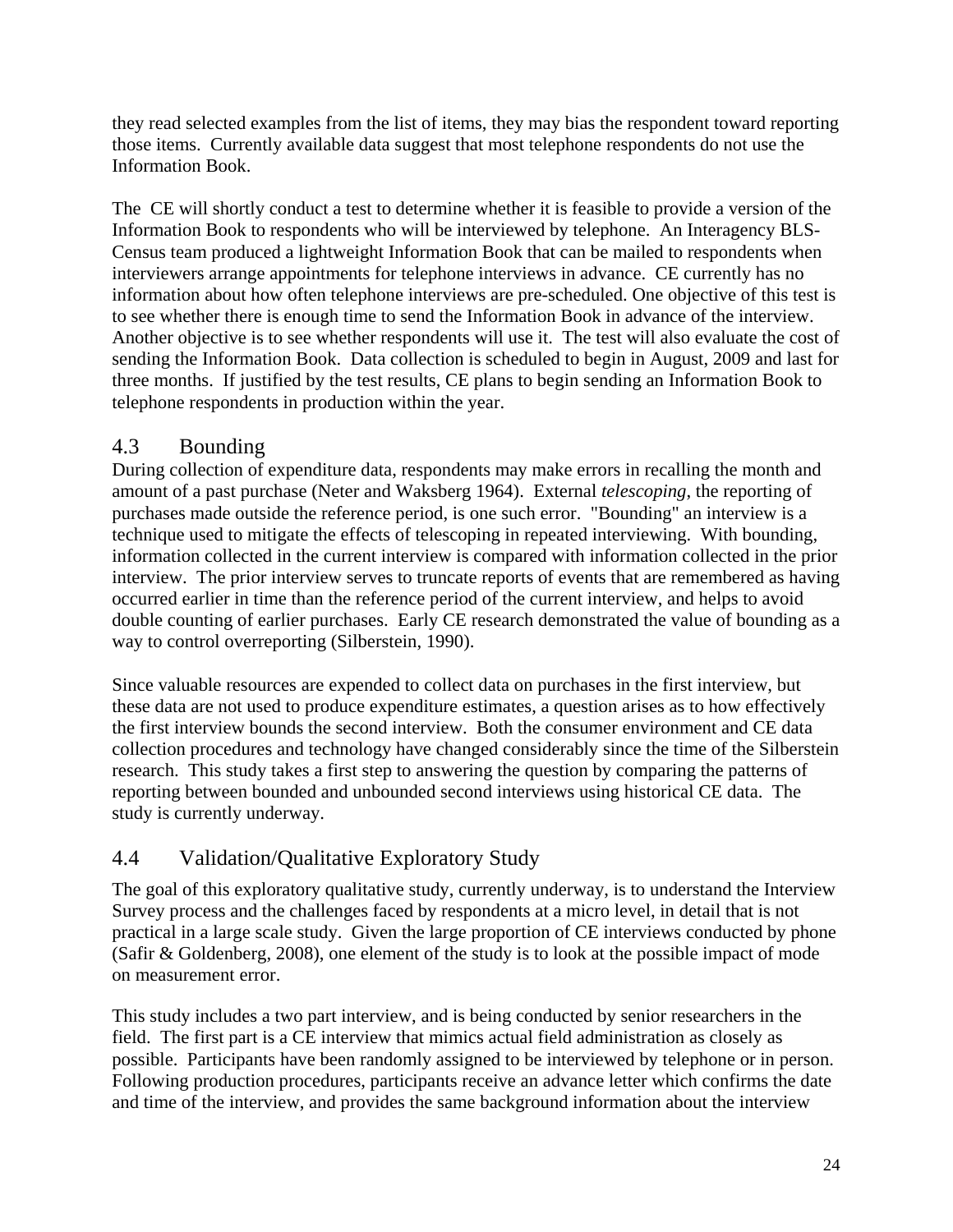that is sent to regular Interview Survey respondents. The second part of the interview is an indepth debriefing interview conducted in the participant's home. There is a 15 minute break between the two parts, during which time participants are asked to collect any records or materials that would help them review their answers to the interview questions.

The debriefing questions are designed to explore several known issues with the Interview Survey, including interview length, recall difficulty, accuracy of responses, record and Information Book usage, telephone interviewing, and proxy reporting. As part of the debriefing, the researchers target specific Interview sections, and ask the respondent to review reported expenditures with any records they might have that would validate (or change) their reports.

Thus far, eight interviews have been conducted and a considerable amount of information has been collected about measurement errors resulting from recall issues, proxy reporting, the differential structure of records and interview questions, respondent expectations and mode. Additionally, with the use of records and follow-up interviews with other household members, a quantification of underreporting has been possible in some instances. The researchers hope to complete an additional ten interviews this summer, and to begin analysis of the data, most of it qualitative, later in the year.

### 4.5 Order effects

 $\overline{a}$ 

The purpose of this study is to examine the affect of interview length on data quality. Interview Survey interviews average 65 minutes, and respondent and interviewer fatigue can have an impact on data quality. Fatigue is likely to be more of a factor in later sections of the questionnaire, and may lead to satisficing behaviors. The Order Effects test is trying to address the interview length question indirectly by evaluating whether asking a question earlier in the interview will result in higher data quality. The basic idea is to move one section of the questionnaire from a later part of the survey to earlier in the survey, and to analyze the impact of that move on the data estimates. The test will be run using production sample. CE staff are currently making decisions about which section to test, whether to limit the test to the first interview or to include all waves, and the length of the data collection period.

### 4.6 CE Surveys Redesign: The Gemini Project

The Gemini Project is a CE management initiative with an overall mission of redesigning the CE surveys. The primary redesign goal is to improve data quality, with a particular focus on underreporting. The effort to reduce measurement error will be explored in a manner consistent with combating further declines in response rates, so any expected benefits of survey design changes will be balanced against potential negative effects on response rates.

Gemini was developed in response to the findings presented in the CE Program Review Team Final Report.<sup>6</sup> The primary objective of the Gemini Project is to develop a detailed research roadmap for a redesign of the Consumer Expenditure (CE) surveys. As presented in the Final Report, the roadmap:

<sup>&</sup>lt;sup>6</sup> The CE Program Review was a "top to bottom" evaluation of the CE Program, conducted by senior BLS staff representing all other program areas in BLS. It was conducted between March 2007 and February 2008, resulting in a final report released internally in November, 2008.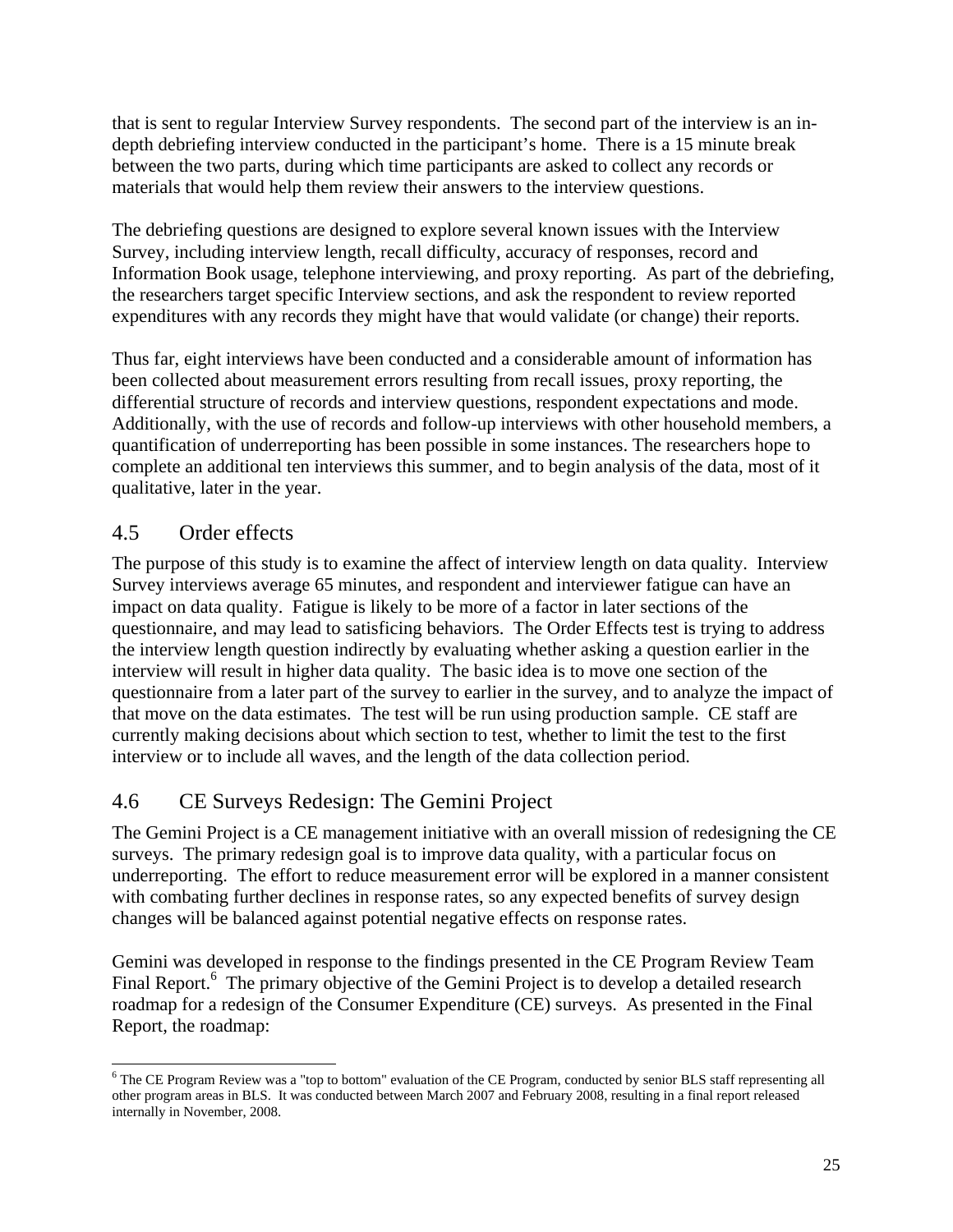will describe the priorities, individual steps, timeframe, resource needs, and costs required for the development, pilot testing, evaluation, and implementation of a redesigned CE survey or surveys. To allow for an unpredictable budgetary environment, the roadmap will address both a complete redesign of the CE surveys as well as more limited modifications to the current design.

A secondary objective of the project is to generate a planned research agenda that will guide the development and implementation of CE research studies throughout the Gemini project lifecycle.

Gemini is proceeding in two stages. The first stage in underway, with development of a management structure that has chartered several teams. Those teams are responsible for:

- Creating a research database that documents all completed, in-progress, planned, and proposed CE research projects (Interview and Diary) which potentially feed into the survey redesign
- Determining what constitutes data quality for CE
- Coordinating a Redesign Conference in 2010 to discuss redesign options
- Assessing the impact of possible redesigns on data user products.
- Presenting redesign models and a detailed project plan for achieving the selected model to BLS management for approval and funding.

A later stage of the project will be to implement the field tests and development projects that result in a redesigned CE.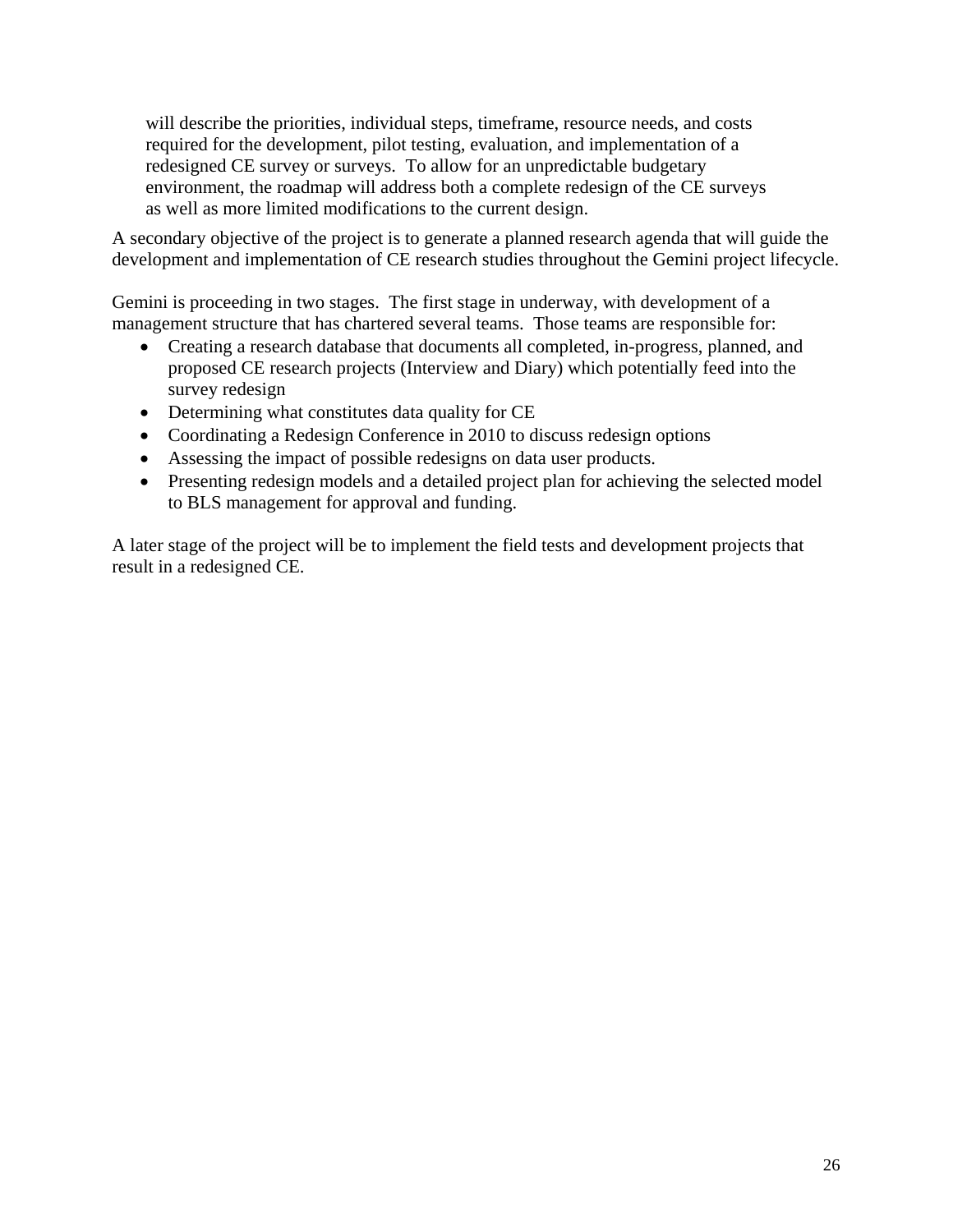# **5. Planned or proposed research**

In addition to, or in support of, research deriving from the Gemini Project, the CE program would like to conduct research in a number of areas. Some avenues of future redesign research include:

- Individual Diaries. Plans for a pilot test were interrupted in 2008, but the potential gains warrant further exploration.
- **Multi-mode Survey.** Incorporating multiple data collection modes to take advantage of new technologies. Consideration of newer technologies could include forms based Internet collection, Field Representative assisted Internet data collection with avatars or video, UPC scanners, and collecting the output of personal finance software.
- **Alternate Poverty Measures.** Revisions to the Interview Survey to collect additional data on public assistance programs to support the use of the CE as the data source for an alternate poverty threshold. The CE is named in legislation for an alternate poverty measure that has been introduced in the Congress this year.
- **TPOPS.** Testing the feasibility of collecting specific purchase locations in the CE as a way to address increasing response rate concerns about CPI's Telephone Point of Purchase Survey (TPOPS). The TPOPS queries respondents on expenditures, including the name of the outlet where the purchase was made, the type of outlet (on-line, catalog, brick and mortar, etc.), and, the city if it is a brick and mortar location. The CE and CPI are considering a feasibility test of including the outlet locations in the CE surveys for some types of expenses.
- **Combine Interview and Diary samples.** Combining the two surveys into one sample, similar to the project Statistics Canada is undertaking with the Survey of Household Spending. Thus a CU would both be interviewed about their spending, and would be left a diary to record expenses.
- **Reduce overlap between the two samples.** Reducing or eliminating the overlap of expenditure categories between the two CE surveys in order to reduce respondent burden and survey costs. For example, clothing expenditures are a separate section in the Interview survey and also a separate section in the Diary survey. Published estimates for clothing come from both sources—about half from each survey.
- **Targeted Screeners.** Improving the use of group-targeted skip questions—such as identifying households with and without business expenses—to reduce interview length. Groups could also be targeted by income category to skip certain questions about government programs for which they would be ineligible, such as food stamps or public housing.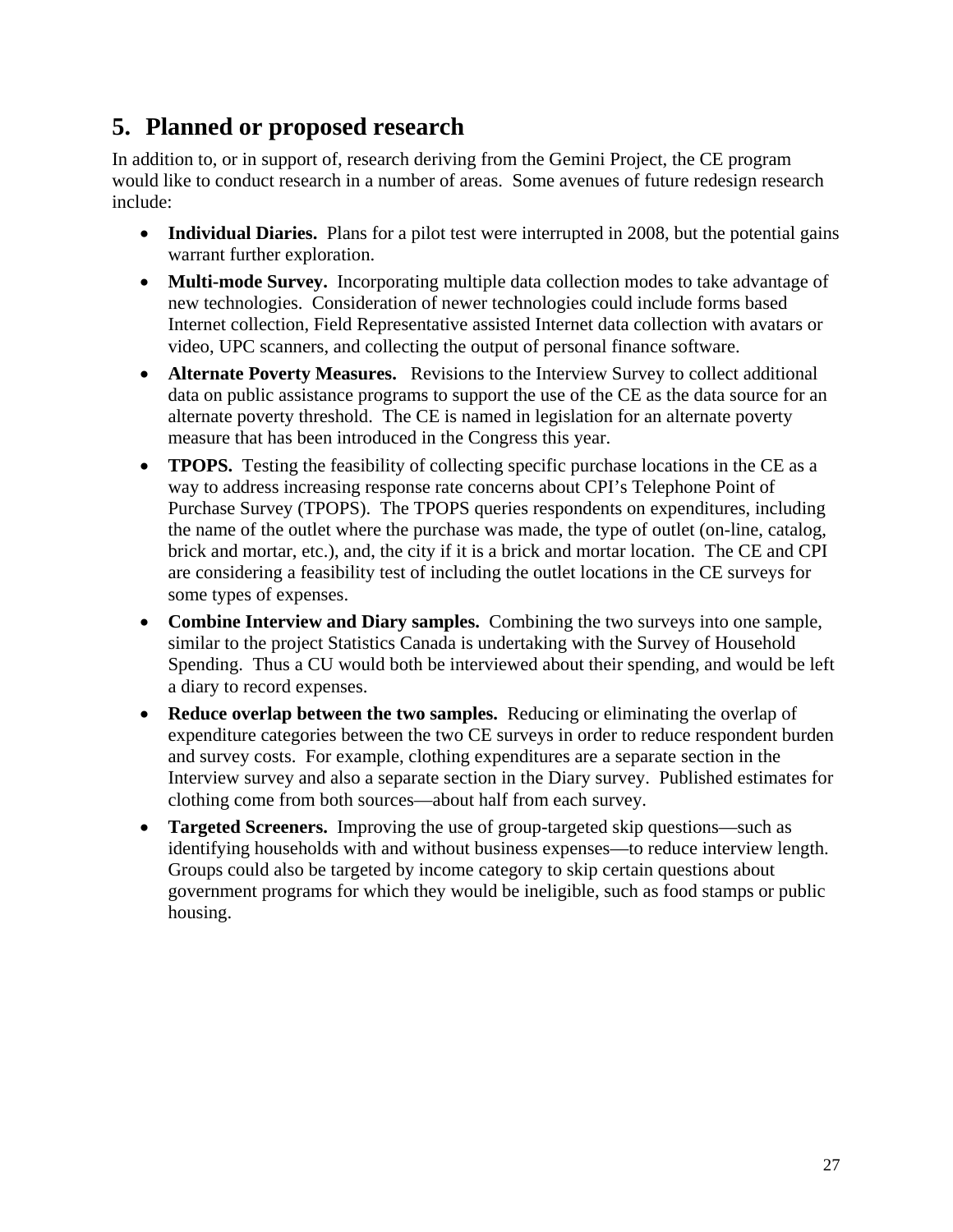### **6. References**

Bates, Nancy. 2006. "Data from the Contact History Instrument (CHI) – 2005 CEQ." Presentation at the 2006 Consumer Expenditure Survey Supervisor's Conference, Tucson, AZ.

Bradburn, Norman M. and Seymour Sudman. 1991. "The Current Status of Questionnaire Research." In Paul P. Biemer, Robert M. Groves, Lars E. Lyberg, Nancy A. Mathiowetz, and Seymour Sudman eds.) *Measurement Errors in Surveys.* New York: Wiley, pp. 29-40.

Creech, Brett, Patrick Falwell, Mary Lynn Schmidt, and Barry Steinberg. 2008. Consumer Expenditure Survey Integrated Table Processing Source Selection Team Final Report. Washington, DC.: U.S. Bureau of Labor Statistics, Internal Report, May.

Davis, Jeanette, Linda Stinson, and Nhien To. 2002. "What Does it Really Mean to be User-Friendly when Designing an Expenditure Diary?" Alexandria, VA: *Proceedings of the American Statistical Association, Section on Survey Research Methods*, pp. 696-701. http://www.amstat.org/sections/SRMS/Proceedings/

Edgar, Jennifer. 2006a. "Impact of the CE Information Book on Question Comprehension and Recall." U.S. Bureau of Labor Statistics, Office of Survey Methods Research. Internal report.

Edgar, Jennifer. 2006b. *Field Representative (FR) Focus Group Results: CE Concepts*. Internal Memo submitted September 8, 2008. Washington, DC: U.S. Bureau of Labor Statistics.

Edgar, Jennifer, Jeanette Davis, Sara Spell, Richard Verlander and Grace Wetzel. 2006. "Individual Diary Feasibility Test. Final Report."

Goldenberg, Karen L., David McGrath, and Lucilla Tan. 2009. "The Effects of Incentives on the Consumer Expenditure Interview Survey." Internal report. Washington, DC: U.S. Bureau of Labor Statistics, June.

Gonzalez, Jeffrey M. and Eltinge, John L. 2007a. "Multiple Matrix Sampling: A Review." Alexandria, VA: *Proceedings of the American Statistical Association, Section on Survey Research Methods*, pp. 3069-3075. http://www.amstat.org/sections/SRMS/Proceedings/

Gonzalez, Jeffrey M. and Eltinge, John L. 2007b. "Properties of Alternative Sample Design and Estimation Methods for the Consumer Expenditure Surveys." Presented at the 2007 Research Conference of the Federal Committee on Statistical Methodology, Arlington, VA, November.

Gonzalez, Jeffrey M. and Eltinge, John L. 2008. "Adaptive Matrix Sampling for the Consumer Expenditure Quarterly Interview Survey." Alexandria, VA: *Proceedings of the American Statistical Association, Section on Survey Research Methods*.

Gonzalez, Jeffrey M. and Eltinge, John L. 2009. "Imputation Methods for Adaptive Matrix Sampling." To be presented at the Joint Statistical Meetings, Washington, DC, August.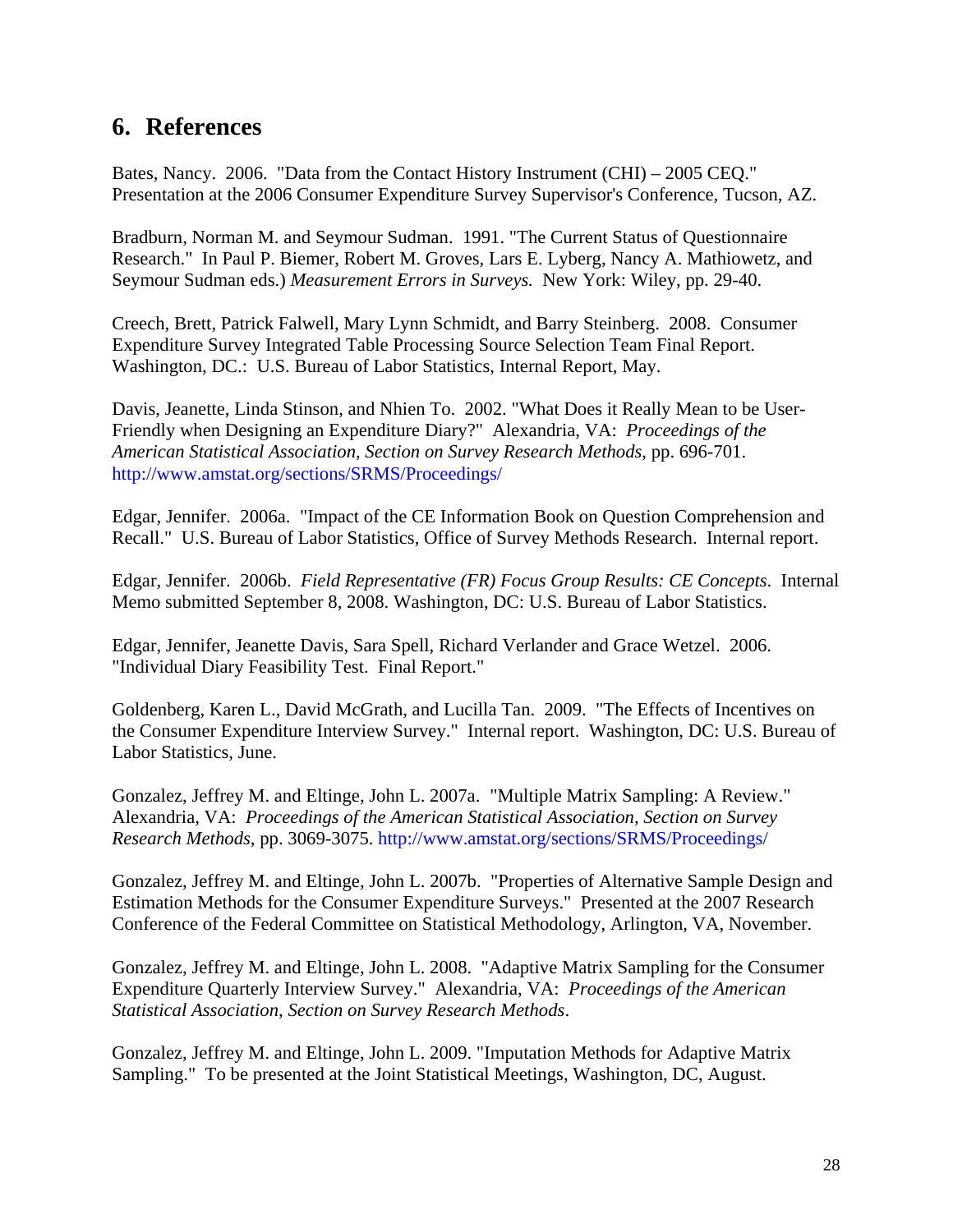Groves, Linda S. 2003. "Computer-Assisted Personal Interviewing for the Consumer Expenditure Interview Survey," Consumer Expenditure Survey Anthology 2003. (http://www.bls.gov/cex/csxanthol03.htm)

Groves, Robert M. 1989. Survey Errors and Survey Costs. NY: Wiley.

Groves, Robert M. and Mick P. Couper. 1998. *Nonresponse in Household Interview Surveys.* New York: Wiley.

Groves, Robert M. and Steven Heeringa. 2006. "Responsive Design for Household Surveys: Tools for actively controlling survey errors and costs." *Journal of the Royal Statistical Society Series A: Statistics in Society,* 169: 439-457 Part 3.

Henderson, Steven and David Swanson. 2003. "Final Report of the Interview CAPI Test Analysis." Internal report. Washington, DC: U.S. Bureau of Labor Statistics, June.

Henly, Megan and Nancy Bates. 2006. "Using Call Records to Understand Response in Panel Surveys." Alexandria, VA: Proceedings of the American Statistical Association, Section on Survey Research Methods, pp. 4128-4135. http://www.amstat.org/sections/SRMS/Proceedings/

McGrath, David E. 2005. Comparison of Data Obtained by Telephone versus Personal Visit Response in the U.S. Consumer Expenditures Survey. Alexandria, VA: Proceedings of the American Statistical Association, Section on Survey Research Methods, pp. 3368-3375. http://www.amstat.org/sections/SRMS/Proceedings/

McGrath, David, Boriana Chopova, Christie Gomes, and Nathan McDermott. 2007. "The Effects of Incentives on the Consumer Expenditure Diary Survey. Final Report." Washington, DC: U.S. Bureau of Labor Statistics, August.

McGrath, David E. and Lucilla Tan. 2007. "Does the time-of-day or day-of week when interviewers contact respondents affect respondent cooperation? Findings from the Consumer Expenditure Interview Survey." Draft internal report. Washington, DC: U.S. Bureau of Labor Statistics, December.

Neter, John and Joseph Waksberg. 1964. "A Study of Response Errors in Expenditures Data From Household Interviews." *Journal of the American Statistical Association* 59.

Office of Management and Budget. 2006. Standards and Guidelines for Statistical Surveys. Washington, DC: U.S. Office of Management and Budget.

Ortutay, Barbara. 2009. "Survey: Family time eroding as Internet use soars." Associated Press Report in *The Washington Post*, June 15.

Paulin, Geoffrey, Jonathan Fisher, and Sally Reyes-Morales. 2006. *User's Guide to Income Imputation in the CE.* U.S. Bureau of Labor Statistics, Division of Consumer Expenditure Surveys.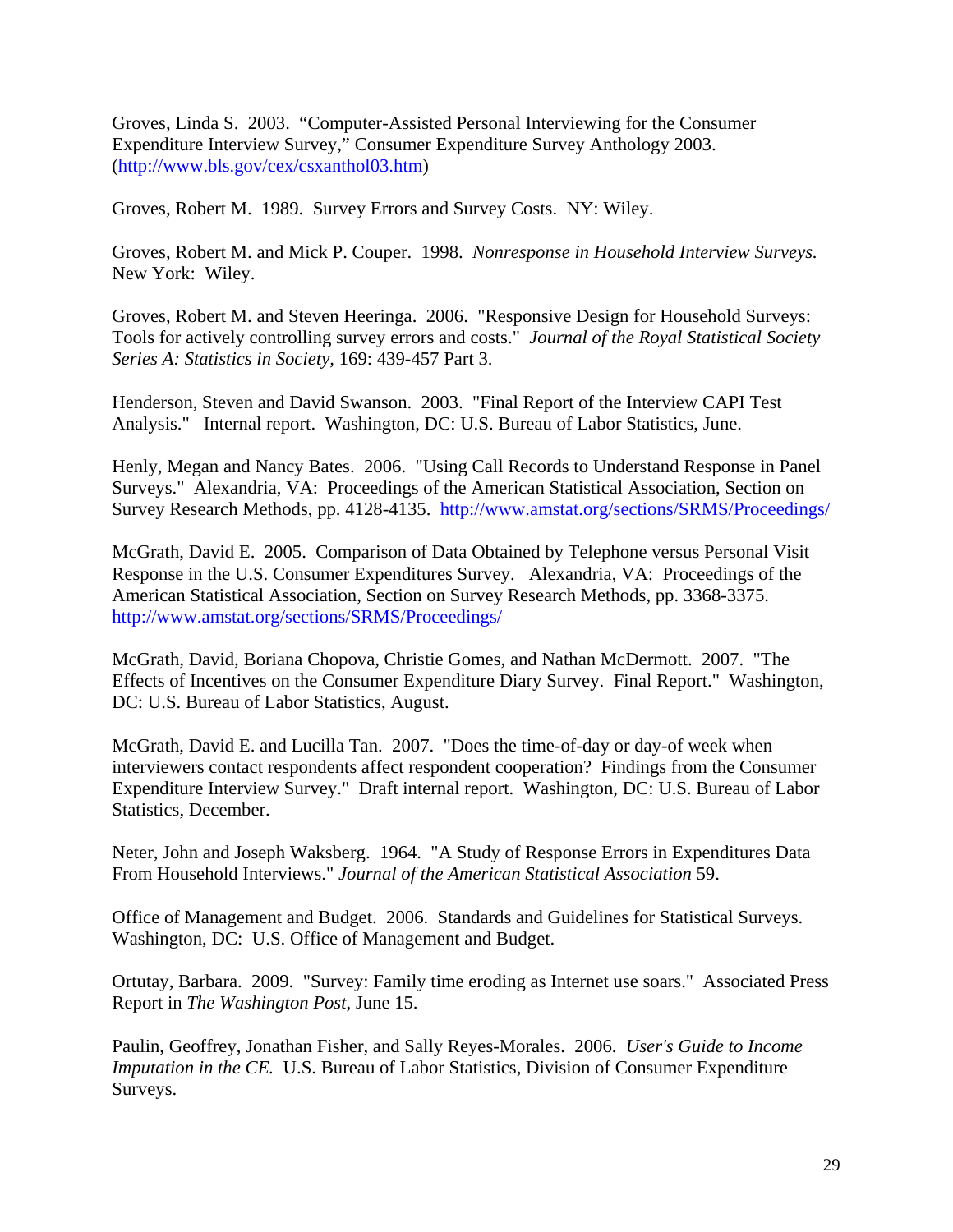Piani, Andrea. 2004. "Contact History Initiative. Washington, DC. Presentation at the 2004 Federal CASIC Workshop, Session on the Use of Field Metrics and Paradata (Process Data) in Evaluating CASIC Surveys.

Raghunathan, T.E. and Grizzle, J.E. 1995. "A Split Questionnaire Survey Design." *Journal of the American Statistical Association*, 90:54-63.

Rubin, Donald B. 1987. Multiple Imputation for Nonresponse in Surveys. New York: Wiley.

Safir, Adam and Goldenberg, Karen. 2008. "Mode Effects in a Survey of Consumer Expenditures. Alexandria, VA: Proceedings of the American Statistical Association, Section on Survey Research Methods, pp. 4436-4343. http://www.amstat.org/sections/SRMS/Proceedings/

Silberstein, Adriana R. 1990. "First wave effects in the U.S. Consumer Expenditure Interview Survey." *Survey Methodology* 16: 293-304.

Taylor, Paul, Richard Morin, D'Vera Chon, Richard Fry, Rakesh Kochhar, and April Clark. 2008. *Inside the Middle Class: Bad Times Hit the Good Life.* Washington, DC: Pew Research Center, Social and Demographic Trends Report. http://pewsocialtrends.org/assets/pdf/MC-Executive-Summary-and-Overview.pdf

To, Nhien and Lucilla Tan. 2008. "Evaluation of the 2005 Redesigned Consumer Expenditure Survey Diary." *Consumer Expenditure Survey Anthology 2008*. http://www.bls.gov/cex/csxanthol08.htm

Tourangeau, Roger, Lance J. Rips, and Kenneth Rasinski. 2000. *The Psychology of Survey Response.* New York: Cambridge University Press.

Tucker, Clyde. 1985. "Identifying Measurement Error in Consumer Expenditure Reports." Proceedings of the American Statistical Association, Section on Survey Research Methods, pp. 476-481. http://www.amstat.org/sections/SRMS/Proceedings/

Tucker, Clyde, Brian Meekins, and Paul Biemer. 2006. "Estimating the Level of Underreporting of Expenditures among Expenditure Reporters: A Further Micro-Level Latent Class Analysis." Washington, DC.: U.S. Bureau of Labor Statistics, Internal Report, August.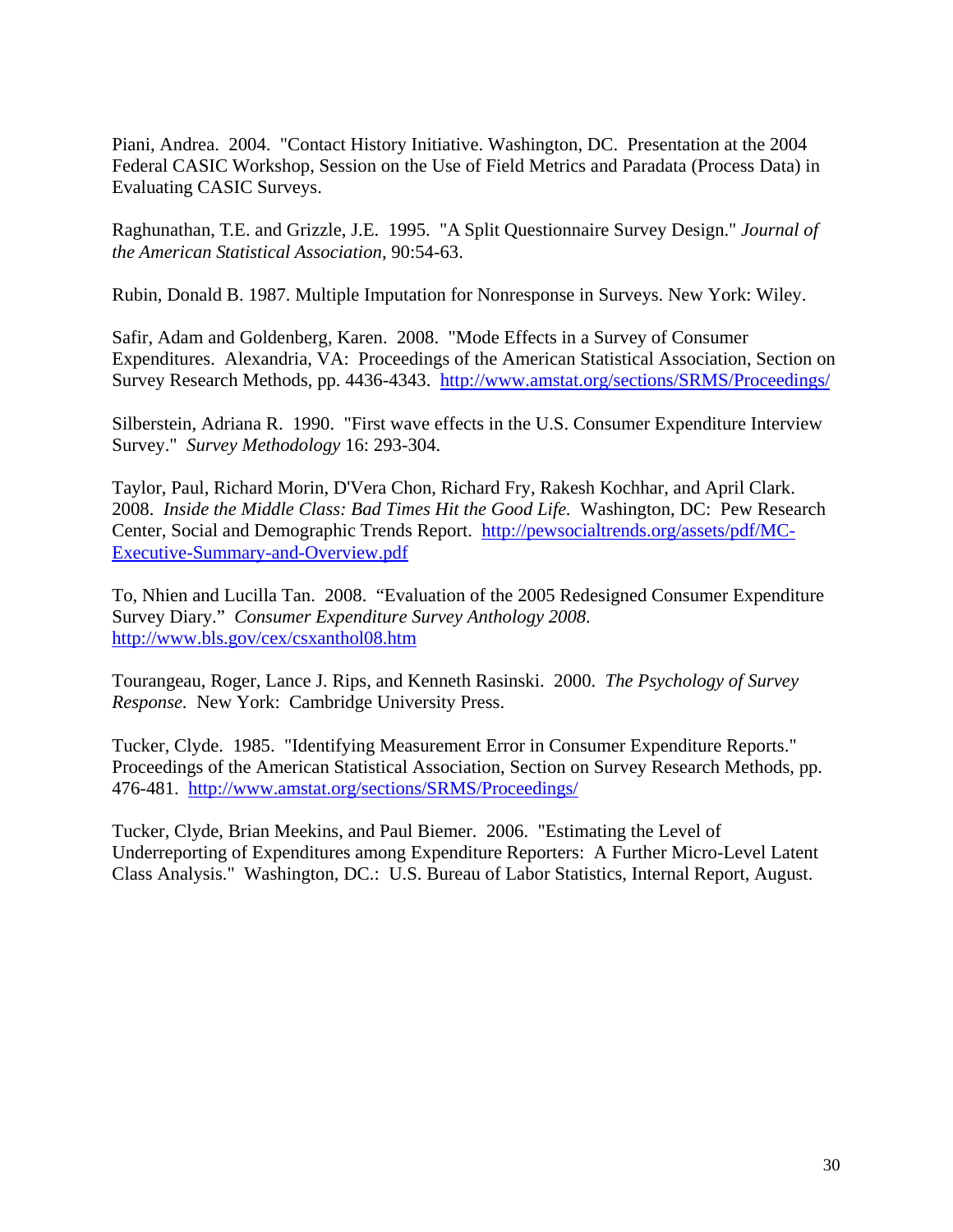# Appendix A: Revisions to the CE Interview Survey, 2004 through 2009 and Proposed for 2011

#### 2004 Changes:

- Deleted the quantity consumed and the unit of measure questions for utilities
- Added a separate question for money put into educational savings accounts (e.g. 529) plans)
- Expanded the question about "haircutting" to include manicures and other salon services

#### 2005 Changes:

- Added additional help screens to the CAPI instrument
- Consolidated and modernized the list of appliances inventoried and collected
- Modernized the types of "technology" items and services collected such as televisions, DVD players, personal music player such as Ipods, PDAs, and fees for services that use Global Positioning Service (GPS) such as OnStar
- Streamlined questions for collecting home equity loan payments
- Added references to online and automated payments as cues to respondents to help them remember purchases made this way, particularly for services
- Created a new section to collect internet services such as downloading audio or video files and online gaming
- Created a better mechanism for collecting combined clothing expenditures, specifically, allowed the interviewer to collect information about which persons the combined purchase of clothing was for
- Deleted questions that were no longer needed by data users in the vehicles sections
- Included a reference to reimbursements from Flexible Spending Accounts in the medical reimbursements section
- Improved the structure for collecting subscription, membership, and entertainment expenditures
- Introduced new informational flyers for both surveys

#### 2006 Changes

- Simplified the collection of telephone services by eliminating many of the detailed check boxes no longer needed by users
- Deleted questions no longer needed by users in the vehicle sections
- Created a new section to collect data on CU member enrollment in the Medicare Prescription Drug plan, Medicare Part D

#### 2007 Changes

- Re-consolidated and re-modernized the list of appliances inventoried and collected
- Improved the questions related to rent as a form of pay
- Added a question on whether the rental unit is under a rent control program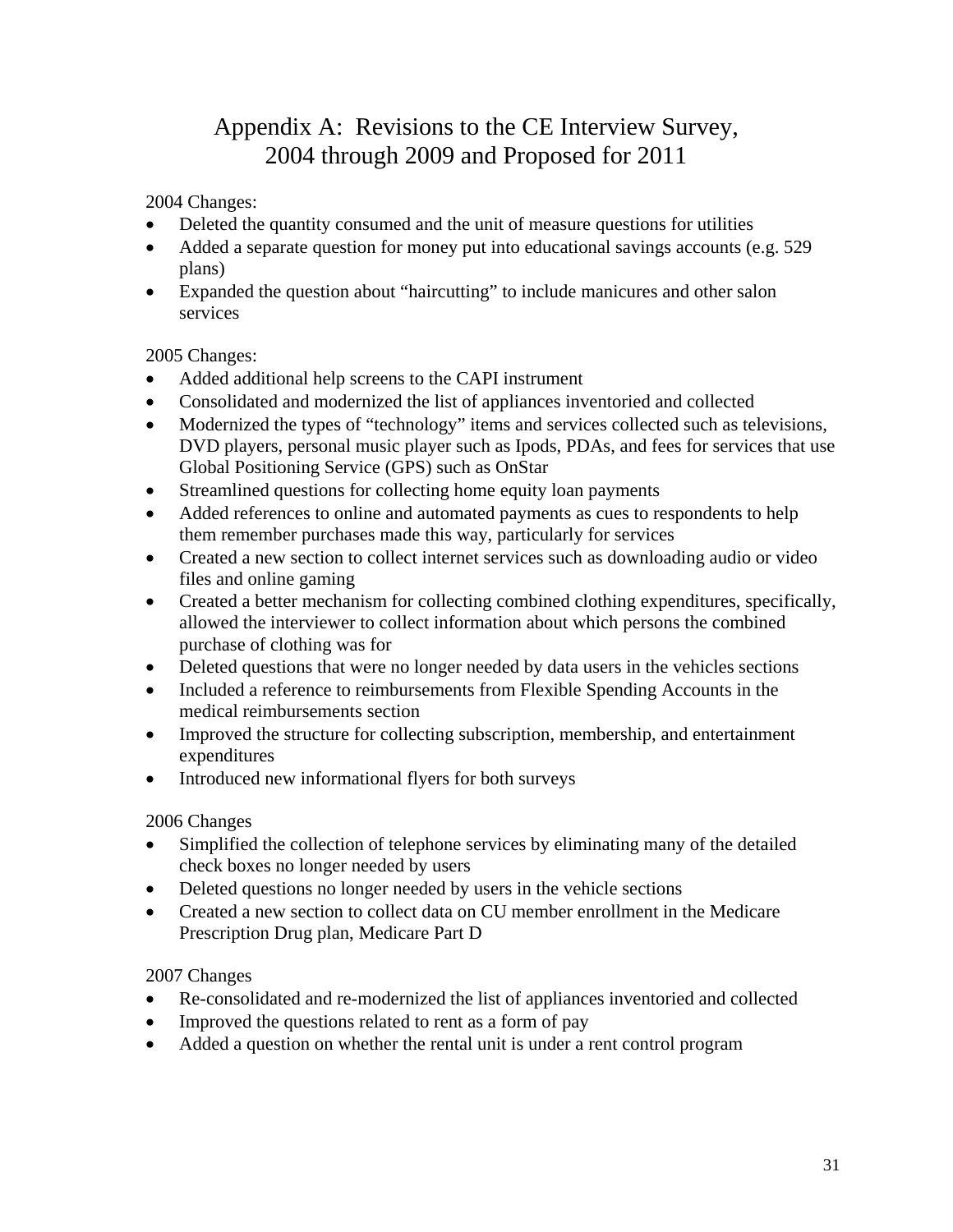- Improved the collection of data on owned timeshare, vacation, and multi-owner properties (added more detailed question about percentage of ownership, location of property, and specific prompts for timeshares)
- Improved the collection of data on mortgages, including the collection of interest only and variable rate mortgages
- Improved collection of rental equivalence for timeshares and second homes or vacation properties
- Started collection of the property value of owned properties every quarter instead of only once
- Added a specific code for the collection of Voice over Internet Protocol (VOIP) services in the telephone section
- Completely redesigned the structures of the telephone and utilities sections to reduce the amount of time to collect the data in these sections, reduced the likelihood of "double reporting" data from quarter to quarter, improved the collection of combined services items, and eliminated questions no longer needed by users
- Added a specific question for the collection of prepaid cellular phone services
- Added a specific item code for Satellite radio services
- Eliminated the collection of names in the medical section to protect respondent privacy
- Included a reference to reimbursements from Medical Saving Accounts in the medical reimbursements section
- Modernized the collection video and computer game hardware and software
- Improved the reference period for the collection groceries and meals away from home
- Added questions about reverse mortgages
- Improved question wording throughout the survey

#### 2008 Changes

 Added questions to capture the receipt, amount, and primary use of the 2008 economic stimulus payments

2009 Changes

- Discontinued asking for a CU member's day of birth to ask only for the month and year of birth to protect respondent privacy.
- Added an introduction to the survey and to the clothing section (Section 9A) reminding the respondent to refer to bills during the interview.
- Clarified or simplified the wording of many questions throughout the survey.
- Created a separate item code for expenditures on "portable media."
- Moved the item codes for "Care for invalids, convalescents, handicapped, or elderly persons in the home" and for "Adult day care centers" from Section 19 to Section 15 so we can also capture reimbursements for these items.
- Discontinued asking for member names in the education expenses section to protect respondent privacy.
- Created a separate item code for "test preparation or tutoring services."
- Added questions to capture the receipt and use of the one-time \$250 stimulus payment for Social Security recipients and other retirees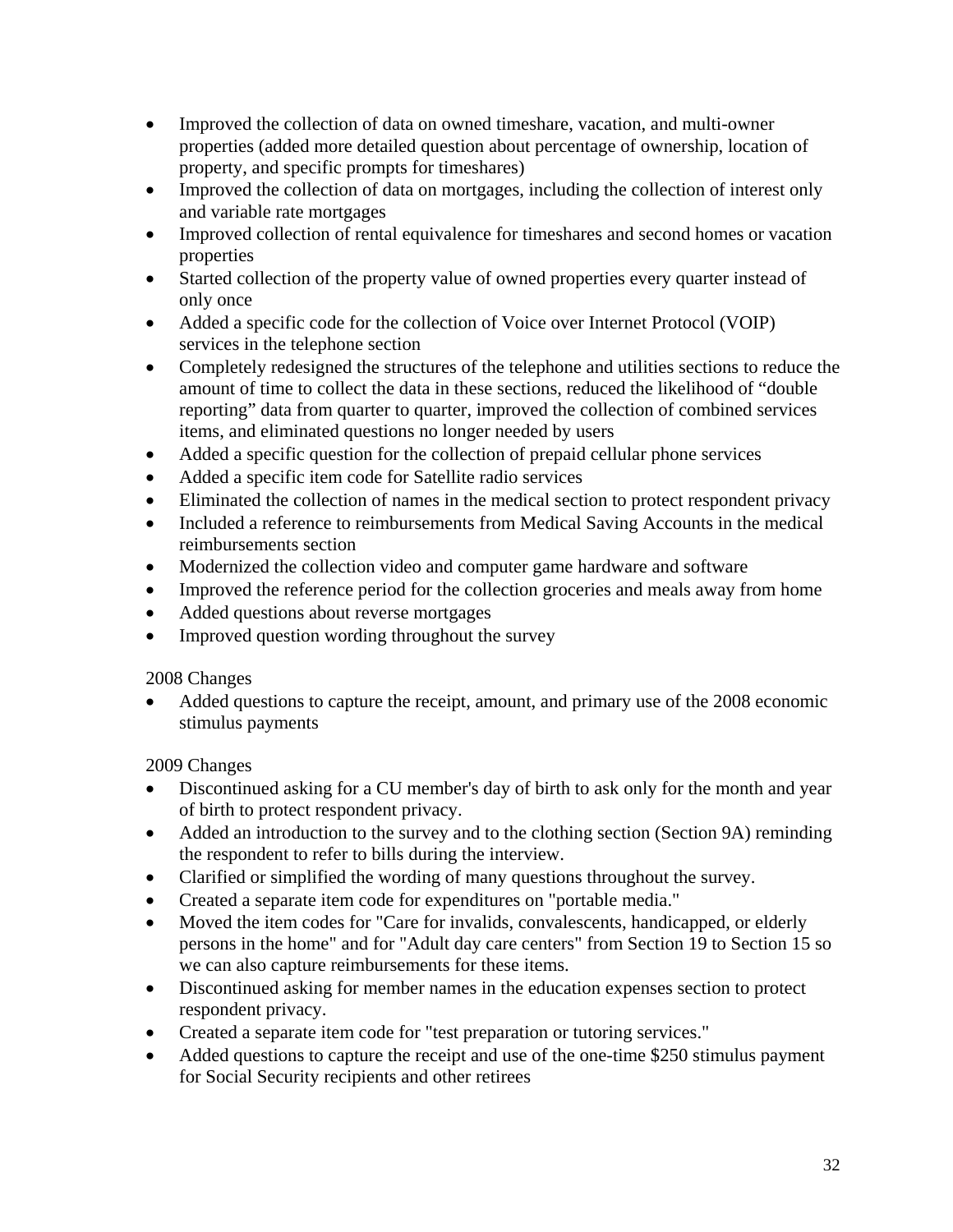Proposed for 2011

- Improve the collection of rental equivalence by improving the current questions related to timeshares and vacation homes available for rent and better identifying rental units contained within a sample unit such as a basement apartment
- Add new questions to support alternative poverty thresholds, such as more detail on school meals, subsidized utilities, and the Earned Income Tax Credit
- Improve collection of bundled technology services (e.g. telephone, internet, and television) and equipment such as phones and satellite receivers and modems
- Reduce respondent burden when reporting health insurance premiums by calculating, rather than re-asking, premium amounts
- Streamline the household repairs and trip sections
- Introduce new products and services